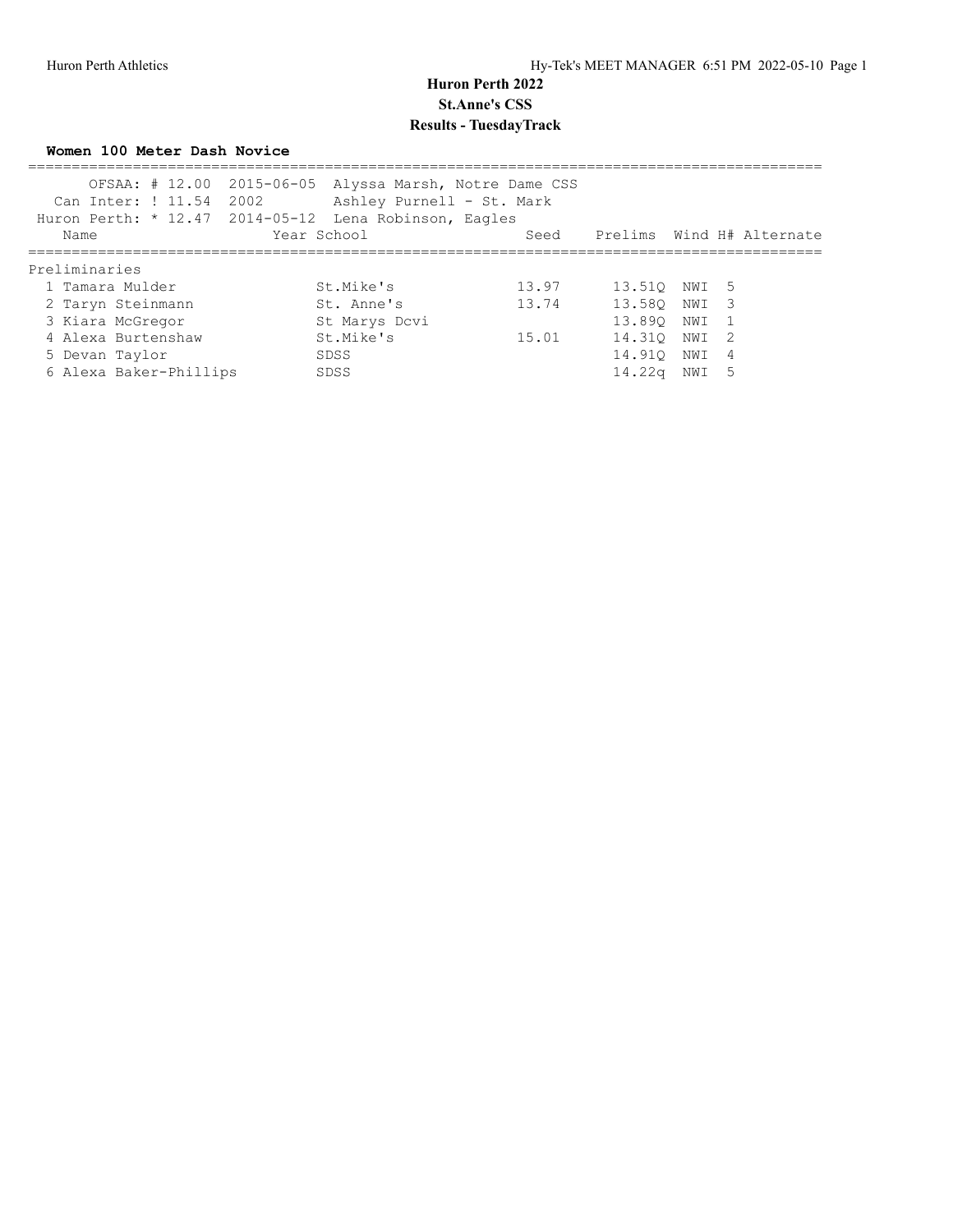**Women 100 Meter Dash Novice**

| Name   |                                                                                                  |                                                   | Prelims                                                                              |                                                                                                                                              |      |                       |
|--------|--------------------------------------------------------------------------------------------------|---------------------------------------------------|--------------------------------------------------------------------------------------|----------------------------------------------------------------------------------------------------------------------------------------------|------|-----------------------|
| Finals |                                                                                                  |                                                   |                                                                                      |                                                                                                                                              |      |                       |
|        |                                                                                                  |                                                   | 13.51                                                                                | 13.56                                                                                                                                        | NWI  |                       |
|        |                                                                                                  |                                                   | 13.58                                                                                | 13.75                                                                                                                                        | NWI  |                       |
|        |                                                                                                  |                                                   | 13.89                                                                                | 13.82                                                                                                                                        | NWI  |                       |
|        |                                                                                                  |                                                   | 14.22                                                                                | 14.19                                                                                                                                        | NWI  |                       |
|        |                                                                                                  |                                                   | 14.31                                                                                | 14.39                                                                                                                                        | NWI  |                       |
|        |                                                                                                  |                                                   | 14.91                                                                                | 15.13                                                                                                                                        | NW I |                       |
|        | 1 Tamara Mulder<br>2 Taryn Steinmann<br>3 Kiara McGregor<br>5 Alexa Burtenshaw<br>6 Devan Taylor | Can Inter: ! 11.54 2002<br>4 Alexa Baker-Phillips | Year School<br>St.Mike's<br>St. Anne's<br>St Marys Dcvi<br>SDSS<br>St.Mike's<br>SDSS | OFSAA: # 12.00 2015-06-05 Alyssa Marsh, Notre Dame CSS<br>Ashley Purnell - St. Mark<br>Huron Perth: * 12.47 2014-05-12 Lena Robinson, Eagles |      | Finals Wind Alternate |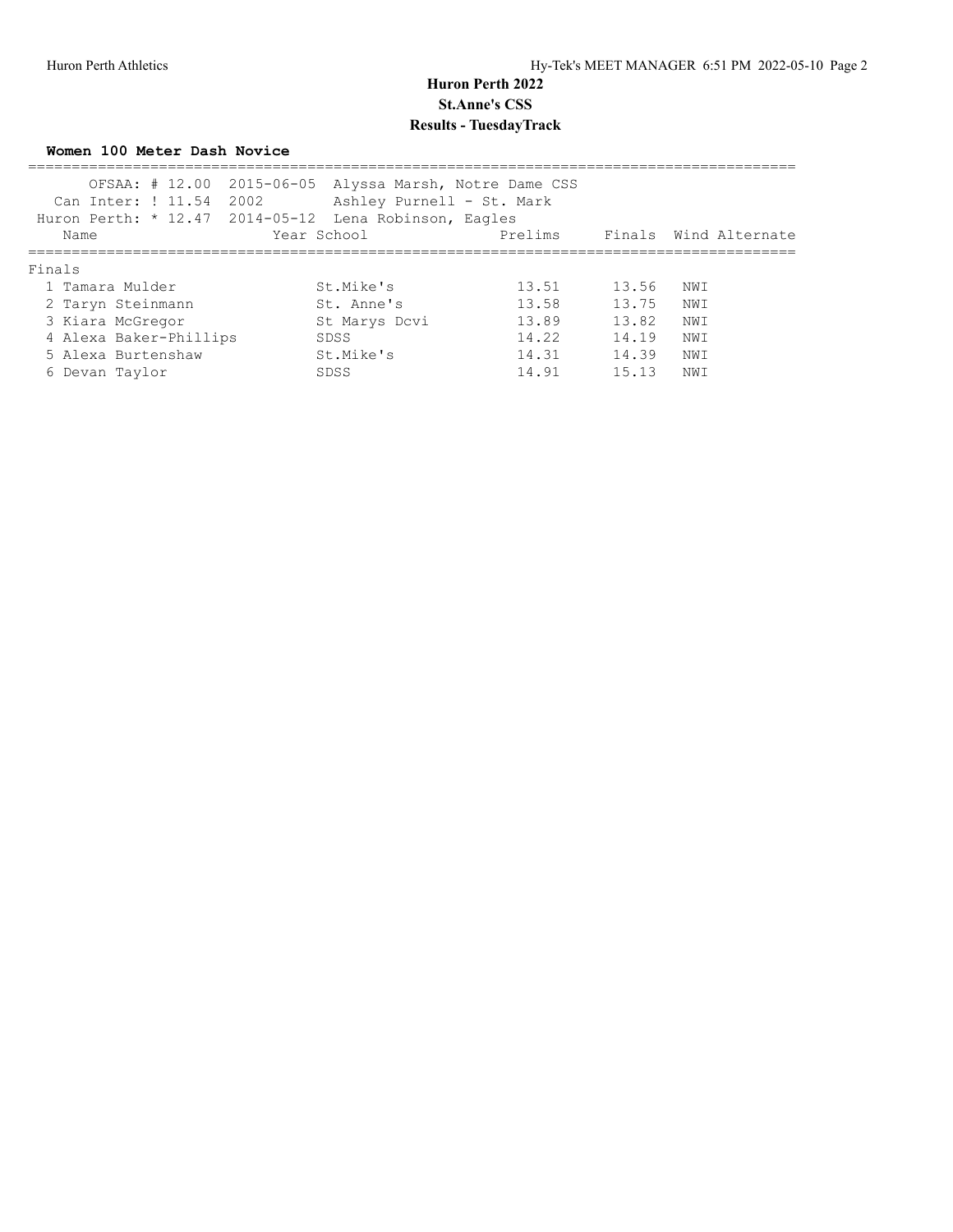**Women 400 Meter Dash Novice**

| OFSAA: # 54.63 2013-06-07 | Kyra Constantine, St Roch CSS         |                     |                          |                |  |
|---------------------------|---------------------------------------|---------------------|--------------------------|----------------|--|
| Can Inter: ! 52.52 2015   | Raquel Tjernagel - New Westminster SS |                     |                          |                |  |
| Huron Perth: * 58.87 2004 | Julie Tousaw, St. Anne's              |                     |                          |                |  |
| Name                      | Year School                           |                     | Seed Finals H# Alternate |                |  |
| 1 Kiara McGregor          | St Marys Dcvi                         |                     | $1:07.76$ 2              |                |  |
| 2 Wendy Maas              | St.Mike's                             | $1:09.84$ $1:08.70$ |                          | $\overline{2}$ |  |
| 3 Reece Cameron           | LDSS                                  |                     | 1:10.91                  | -2             |  |
| 4 Karin Pot               | St. Anne's                            | 1.10                | 1:12.33                  | $\overline{2}$ |  |
| 5 Addison Sage            | LDSS                                  |                     | 1:12.53                  |                |  |
| 6 Alexa Baker-Phillips    | SDSS                                  |                     | 1:13.20                  | 2              |  |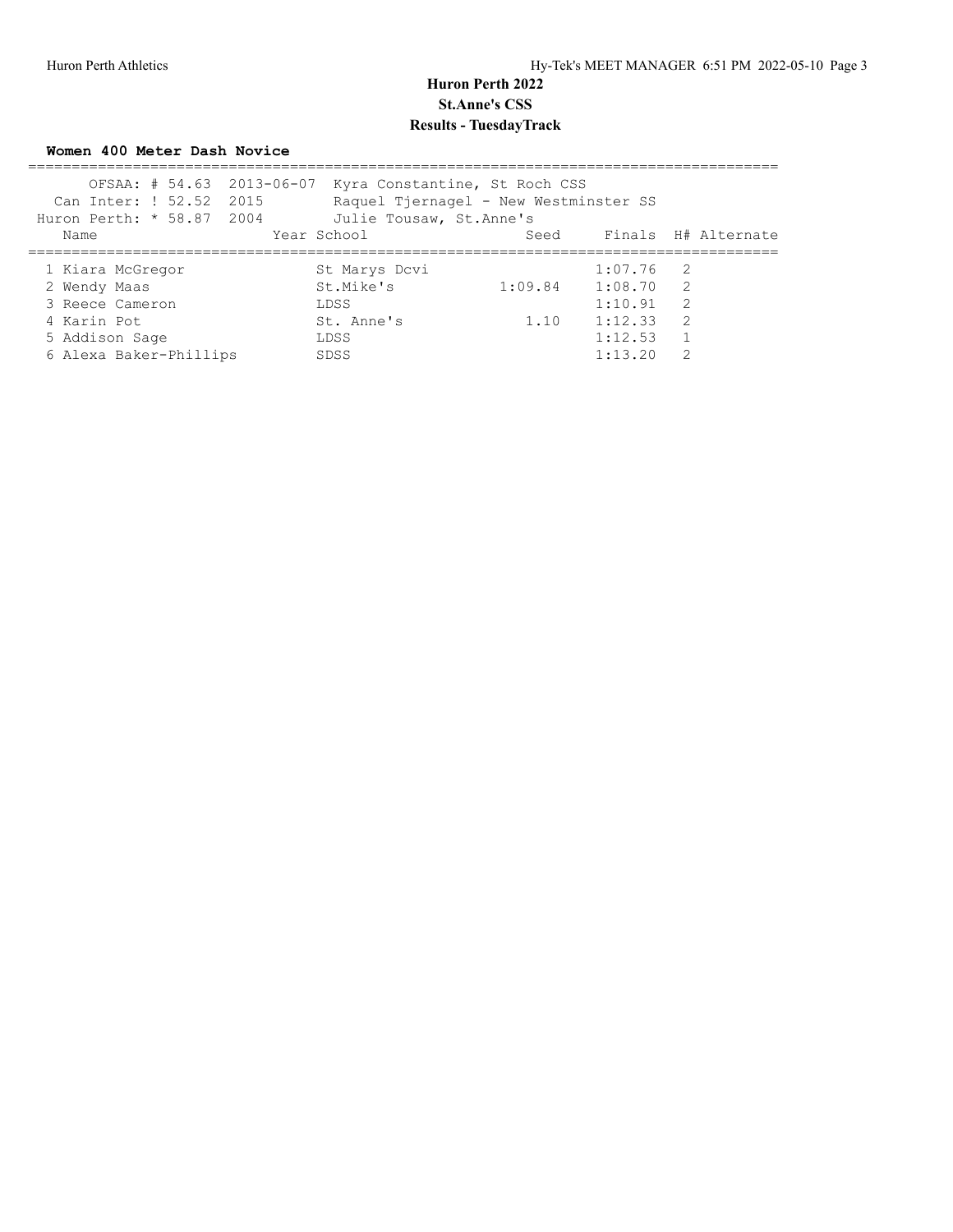**Women 1500 Meter Run Novice**

| Can Inter: ! 4:21.12 2018<br>Huron Perth: * 4:56.57 2017-05-09 Brooke Jez, Madill |              | OFSAA: # 4:28.41 2013-06-07 Jessie Fleming, London Central<br>Jocelyn Chau, De La Salle College |                               |                  |
|-----------------------------------------------------------------------------------|--------------|-------------------------------------------------------------------------------------------------|-------------------------------|------------------|
| Name                                                                              | Year School  |                                                                                                 | Seed                          | Finals Alternate |
| 1 Addison Imrie<br>2 Mckenzie Parsons<br>3 Poppy Challenger                       | LDSS<br>SDSS | St.Mike's                                                                                       | 5:47.21<br>6:06.19<br>6:20.73 |                  |
| 4 Wendy Maas<br>5 Carly McIntosh                                                  | SDSS         | St.Mike's<br>6:00.00                                                                            | 6:30.25<br>7:11.29            |                  |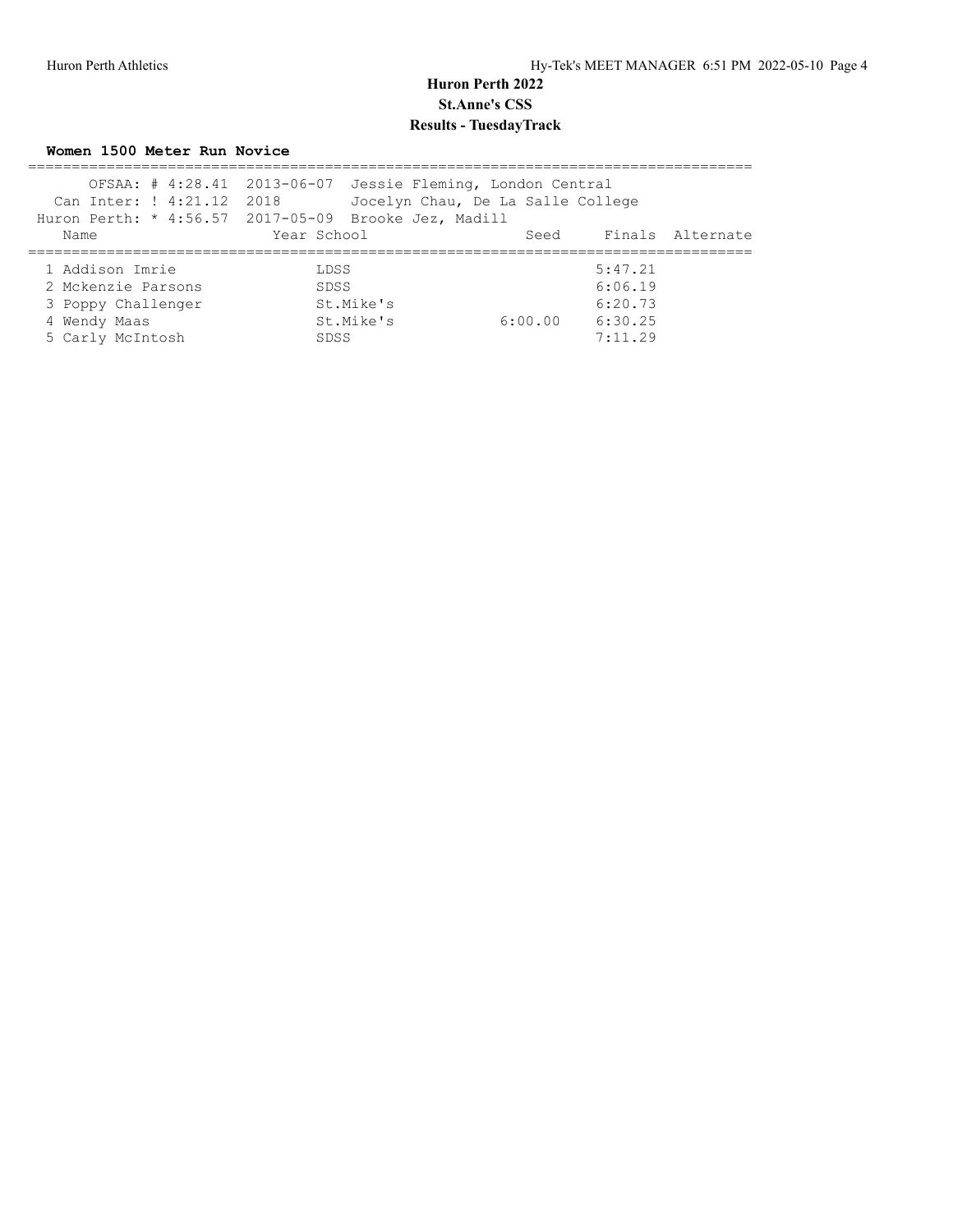**Women 80 Meter Hurdles Novice**

| OFSAA: # 11.29 1996<br>Can Inter: ! 11.01 1998<br>Huron Perth: $* 12.20 2012$ | Jessica Zelinka, Sir Frederick Banting CI<br>Jessica Zelinka - Sir Frederic<br>Lexi Aiken, St. Anne's |       |                                |       |  |
|-------------------------------------------------------------------------------|-------------------------------------------------------------------------------------------------------|-------|--------------------------------|-------|--|
| Name                                                                          | Year School                                                                                           |       | Seed Prelims Wind H# Alternate |       |  |
| Preliminaries                                                                 |                                                                                                       |       |                                |       |  |
| 1 Laura vanNes                                                                | St. Anne's                                                                                            | 15.21 | 14.940 NWI 1                   |       |  |
| 2 Nya Long                                                                    | LDSS                                                                                                  |       | 16.040 NWI 2                   |       |  |
| 3 Rebecca Sleeper                                                             | St Marys Dcvi                                                                                         |       | 15.22 <sub>q</sub>             | NWI 1 |  |
| 4 Devan Taylor                                                                | SDSS                                                                                                  |       | 16.70a                         | NWI 1 |  |
| 5 Reece Cameron                                                               | LDSS                                                                                                  |       | 16.77q NWI 1                   |       |  |
| 6 Taryn Steinmann                                                             | St. Anne's                                                                                            | 14.83 | 17.88a                         | NWI 2 |  |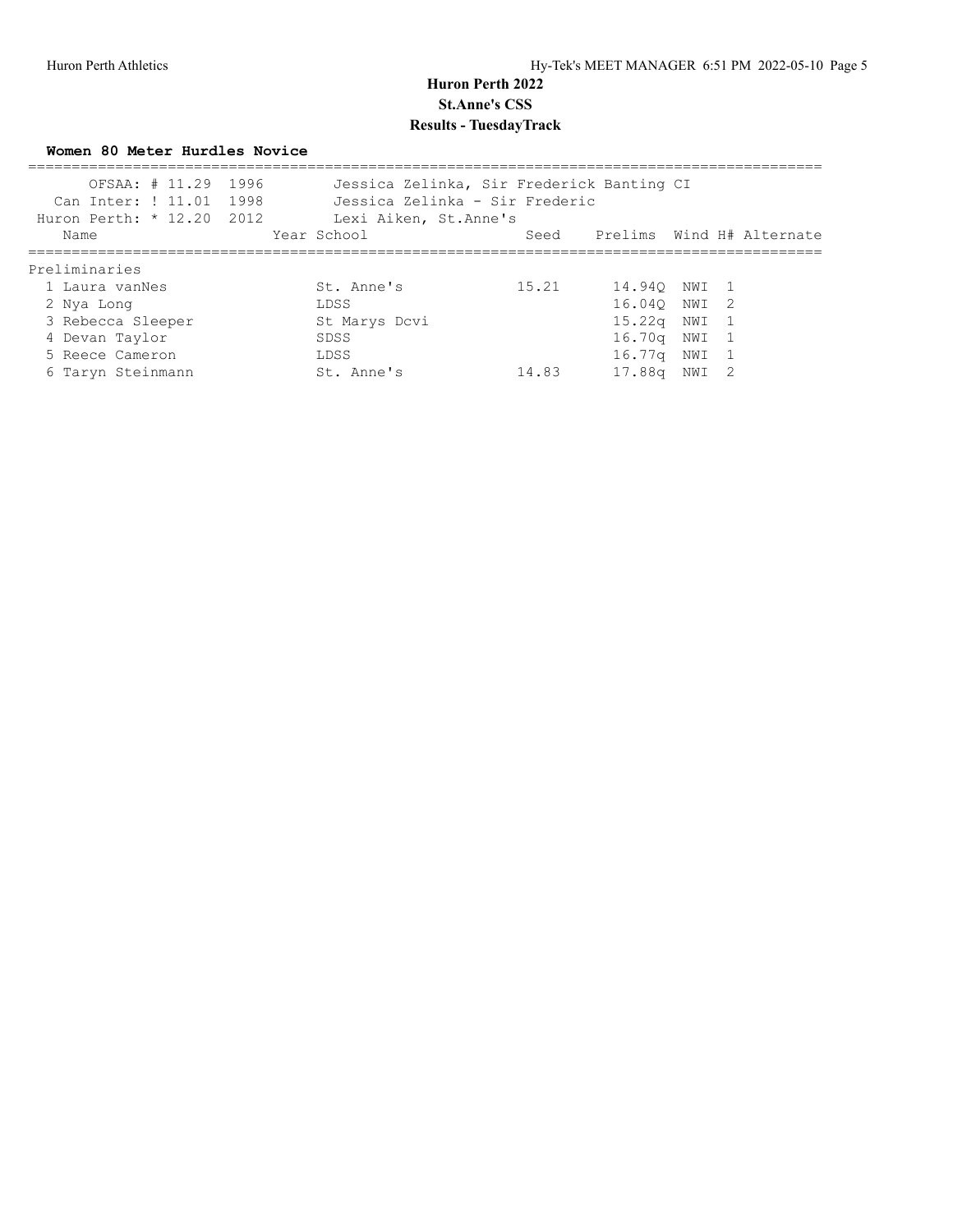**Women 80 Meter Hurdles Novice**

| OFSAA: # 11.29 1996<br>Can Inter: ! 11.01 1998 |                        | Jessica Zelinka, Sir Frederick Banting CI<br>Jessica Zelinka - Sir Frederic |       |                       |
|------------------------------------------------|------------------------|-----------------------------------------------------------------------------|-------|-----------------------|
| Huron Perth: $* 12.20 2012$                    | Lexi Aiken, St. Anne's |                                                                             |       |                       |
| Name                                           | Year School            | Prelims                                                                     |       | Finals Wind Alternate |
| Finals                                         |                        |                                                                             |       |                       |
| 1 Laura vanNes                                 | St. Anne's             | 14.94                                                                       | 14.65 | NWI                   |
| 2 Taryn Steinmann                              | St. Anne's             | 17.88                                                                       | 15.33 | NW T                  |
| 3 Rebecca Sleeper                              | St Marys Dcvi          | 15.22                                                                       | 15.89 | NWI                   |
| 4 Devan Taylor                                 | SDSS                   | 16.70                                                                       | 16.71 | NWI                   |
| 5 Reece Cameron                                | LDSS                   | 16.77                                                                       | 16.79 | NWI                   |
| 6 Nya Long                                     | LDSS                   | 16.04                                                                       | 17.54 | NWI                   |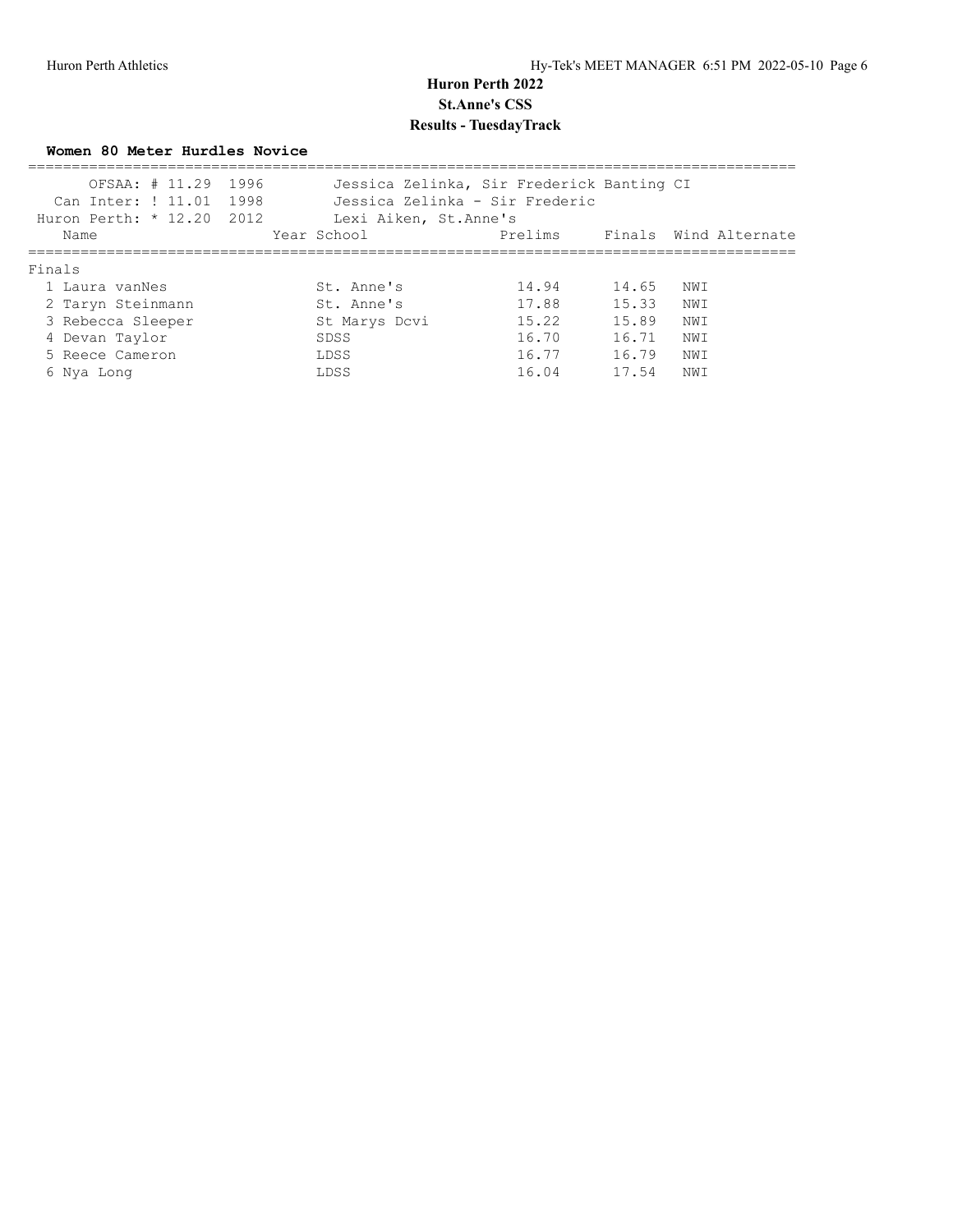**Women 4x100 Meter Relay Novice**

|                                   | OFSAA: # 48.86 2019-06-07 Father Henry Carr - Rexdale, Henry Carr - Rex<br>K Allen, F Ugbogbo, E Aghedo, K Anyaogu |             |                |                          |
|-----------------------------------|--------------------------------------------------------------------------------------------------------------------|-------------|----------------|--------------------------|
| Can Inter: ! 47.60 2003           | Mary Ward Catholic                                                                                                 |             |                |                          |
|                                   | O Ugiagbe, Z Gill, L Gonsalves, L Wilson                                                                           |             |                |                          |
| Huron Perth: * 53.34 2004         | Madill                                                                                                             |             |                |                          |
| School                            |                                                                                                                    |             |                | Seed Finals H# Alternate |
|                                   |                                                                                                                    |             |                |                          |
|                                   |                                                                                                                    |             |                |                          |
| 1 St Michaels Catholic Secondary  |                                                                                                                    | 57.03 2     |                |                          |
| 2 Listowel District Secondary 'B' |                                                                                                                    | $1:00.19$ 1 |                |                          |
| 3 St. Anne's Catholic Secondary   |                                                                                                                    | $1:00.76$ 2 |                |                          |
| 4 Stratford District SS           |                                                                                                                    | $1:00.94$ 2 |                |                          |
| 5 St Marys Dcvi Salukis           |                                                                                                                    | 1:03.34     | $\overline{2}$ |                          |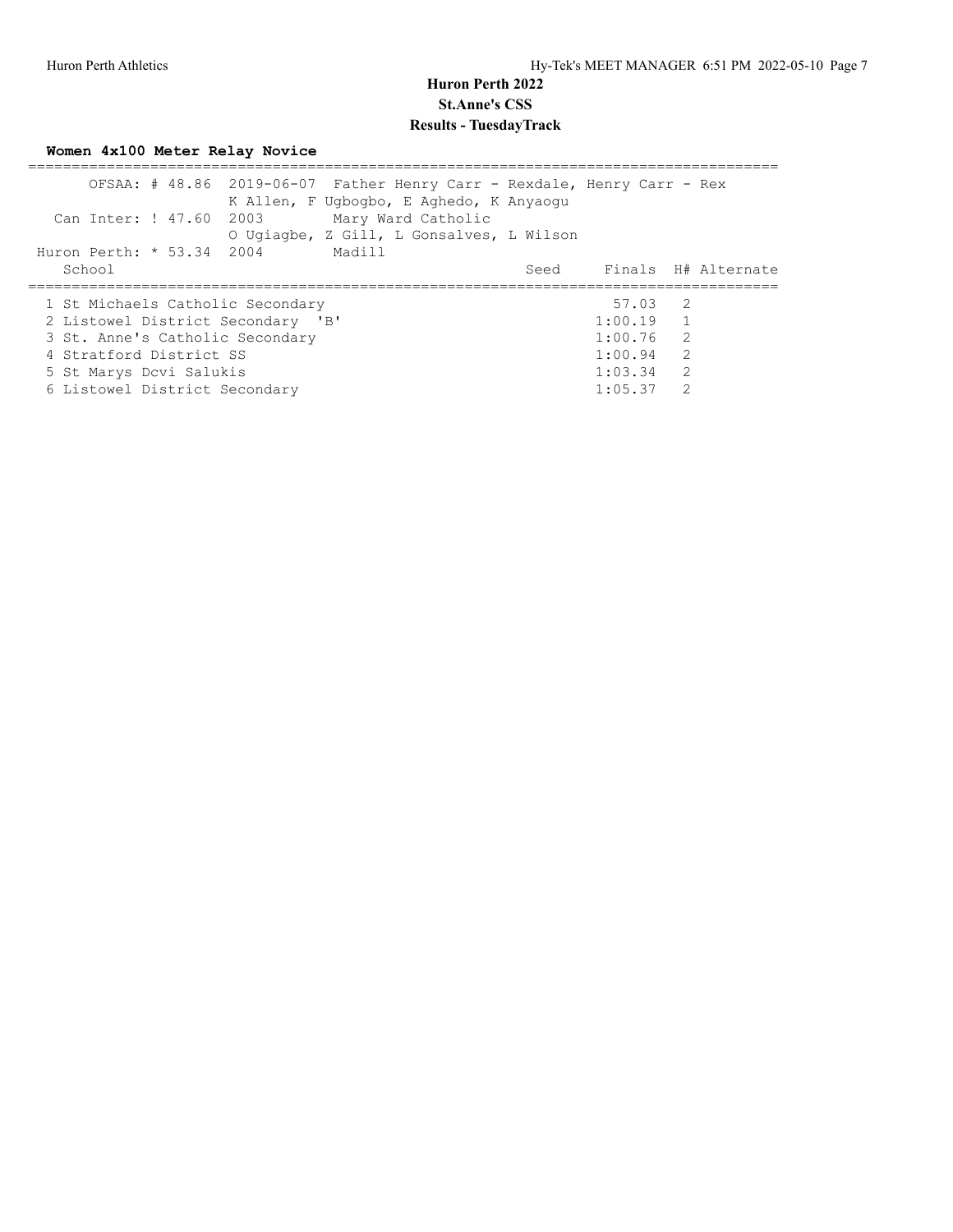#### **Women 100 Meter Dash Junior**

| Can Inter: ! 11.54 2002<br>Huron Perth: $* 12.28 2008$ | OFSAA: # 11.77 2011-06-03 Christian Brennan, St. Mary CSS<br>Ashley Purnell - St. Mark<br>Kayla Smith, Madill |       |                                |       |  |
|--------------------------------------------------------|---------------------------------------------------------------------------------------------------------------|-------|--------------------------------|-------|--|
| Name                                                   | Year School                                                                                                   |       | Seed Prelims Wind H# Alternate |       |  |
| Preliminaries                                          |                                                                                                               |       |                                |       |  |
| 1 Erika Lealess                                        | St.Mike's                                                                                                     | 13.30 | 13.430 NWI 4                   |       |  |
| 1 Macey Adams                                          | St. Anne's                                                                                                    | 13.39 | 13.430 NWI 3                   |       |  |
| 3 Kristina Beckett                                     | St.Mike's                                                                                                     | 14.03 | 13.650                         | NWI 2 |  |
| 4 Siobhan Kleuskens                                    | Goderich District                                                                                             |       | 13.870                         | NWI 1 |  |
| 5 Lila Corby                                           | St Marys Dcvi                                                                                                 |       | 13.52 <sub>q</sub>             | NWI 4 |  |
| 6 Hailey Preston                                       | FEMSS                                                                                                         |       | 13.85 <sub>q</sub>             | NWI 3 |  |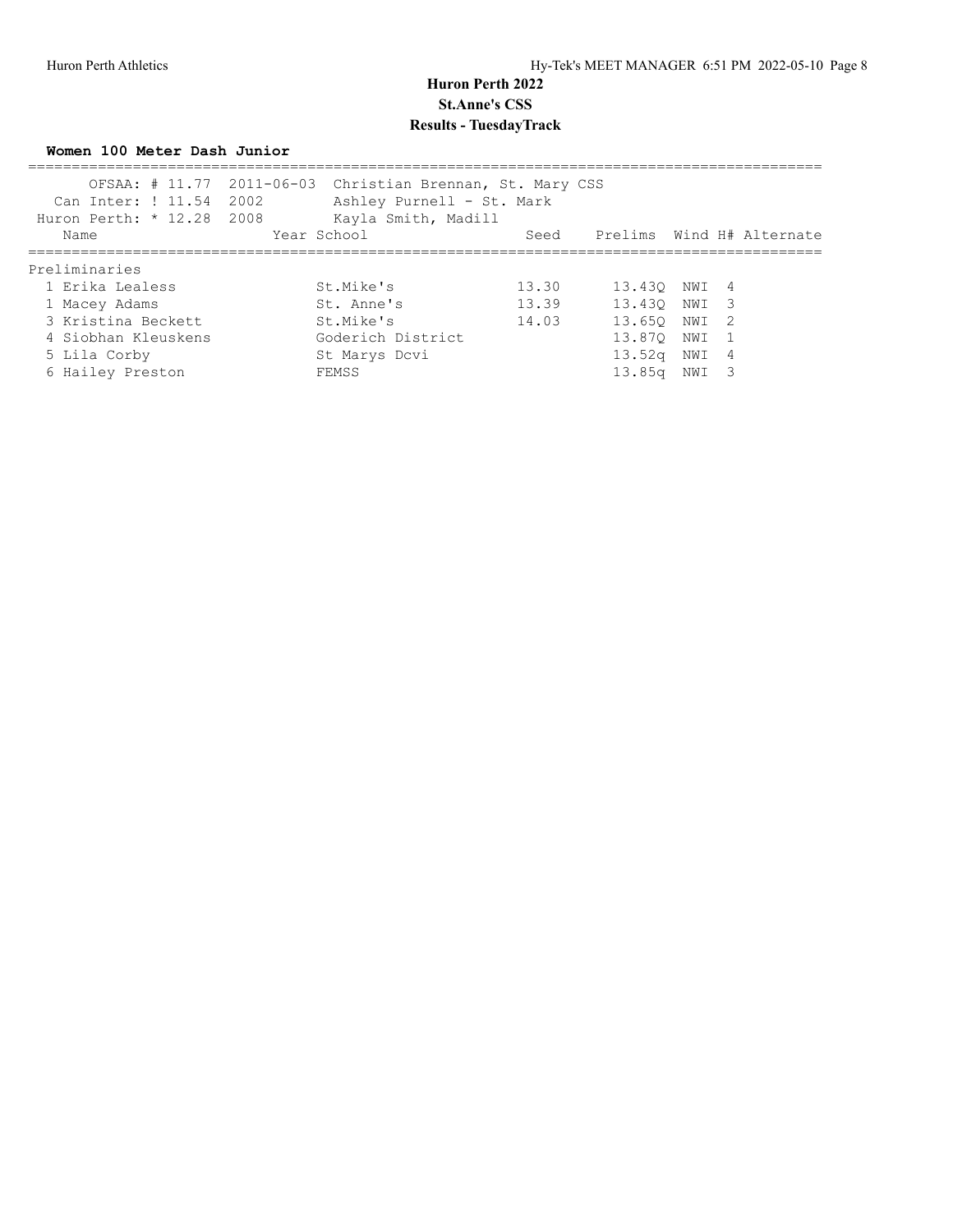#### **Women 100 Meter Dash Junior**

| Can Inter: ! 11.54<br>Huron Perth: * 12.28 2008 | OFSAA: # 11.77 2011-06-03 Christian Brennan, St. Mary CSS<br>2002<br>Ashley Purnell - St. Mark<br>Kayla Smith, Madill |         |       |                       |  |
|-------------------------------------------------|-----------------------------------------------------------------------------------------------------------------------|---------|-------|-----------------------|--|
| Name                                            | Year School                                                                                                           | Prelims |       | Finals Wind Alternate |  |
| Finals                                          |                                                                                                                       |         |       |                       |  |
| 1 Lila Corby                                    | St Marys Dcvi                                                                                                         | 13.52   | 13.34 | NW I                  |  |
| 2 Erika Lealess                                 | St.Mike's                                                                                                             | 13.43   | 13.38 | NW I                  |  |
| 3 Macey Adams                                   | St. Anne's                                                                                                            | 13.43   | 13.45 | NW I                  |  |
| 4 Siobhan Kleuskens                             | Goderich District                                                                                                     | 13.87   | 13.68 | NW I                  |  |
| 5 Kristina Beckett                              | St.Mike's                                                                                                             | 13.65   | 13.71 | NW I                  |  |
| 6 Hailey Preston                                | FEMSS                                                                                                                 | 13.85   | 13.99 | NWI                   |  |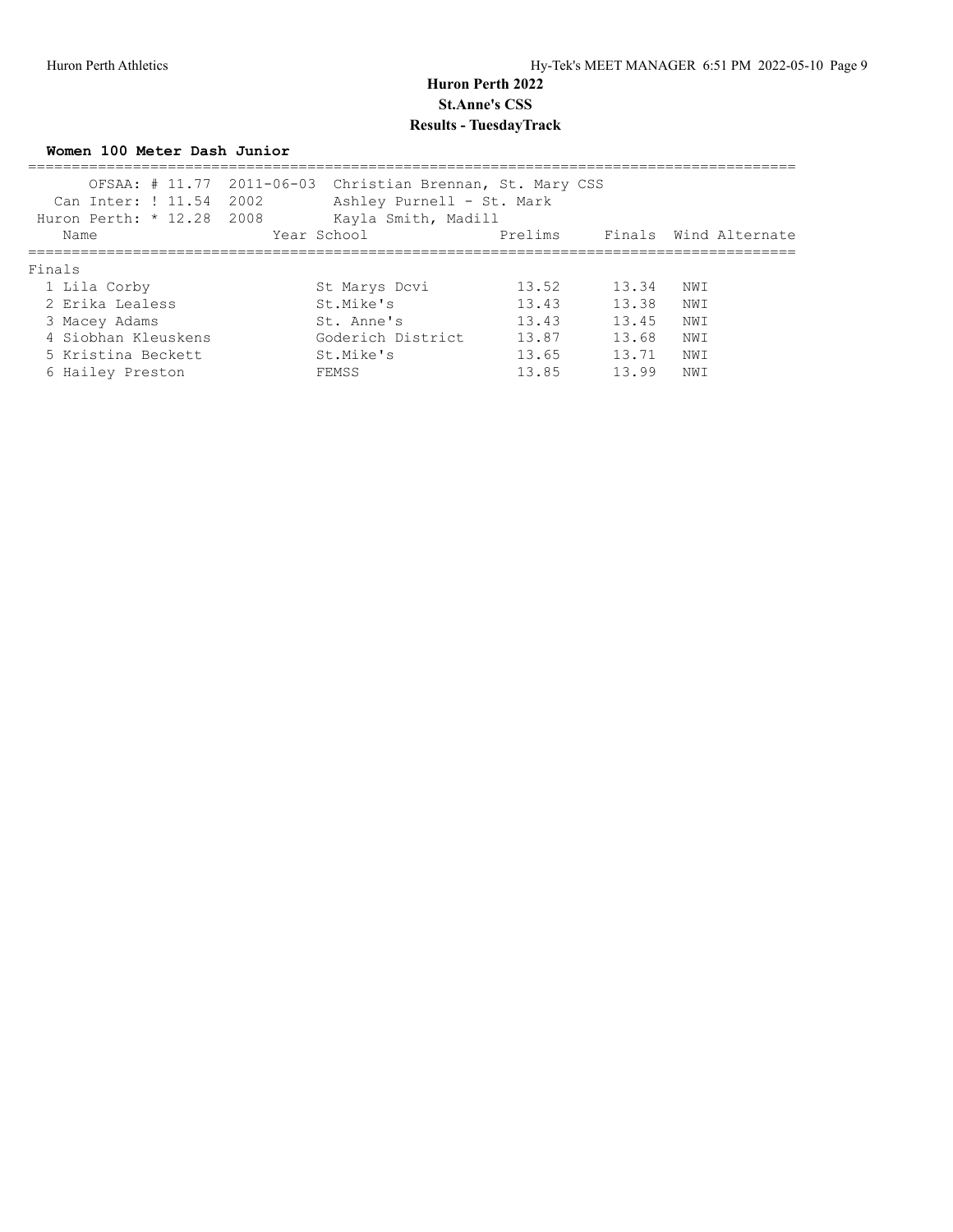**Women 400 Meter Dash Junior**

| Can Inter: ! 52.52 2016     | OFSAA: # 53.66 2011-06-03 Christian Brennan, St. Mary CSS<br>Raquel Tjernagel - New Westminster SS |                     |         |                     |
|-----------------------------|----------------------------------------------------------------------------------------------------|---------------------|---------|---------------------|
| Huron Perth: * 1:00.19 2005 | Julia Tousaw, St. Anne's                                                                           |                     |         |                     |
| Name                        | Year School                                                                                        | Seed                |         | Finals H# Alternate |
|                             |                                                                                                    |                     |         |                     |
| 1 Erika Lealess             | St.Mike's                                                                                          | $1:00.71$ $1:02.78$ |         | $\overline{2}$      |
| 2 Sydney Brooks             | LDSS                                                                                               |                     | 1:03.48 |                     |
| 3 Berlyn Garniss            | FEMSS                                                                                              |                     | 1:04.72 | 2                   |
| 4 Kristina Beckett          | St.Mike's                                                                                          | 1:05.57             | 1:06.10 | 2                   |
| 5 Anna Ropp                 | St Marys Dcvi                                                                                      |                     | 1:07.07 |                     |
| 6 Karlina Franson           | Central Huron SS                                                                                   |                     | 1:11.72 | $\mathcal{P}$       |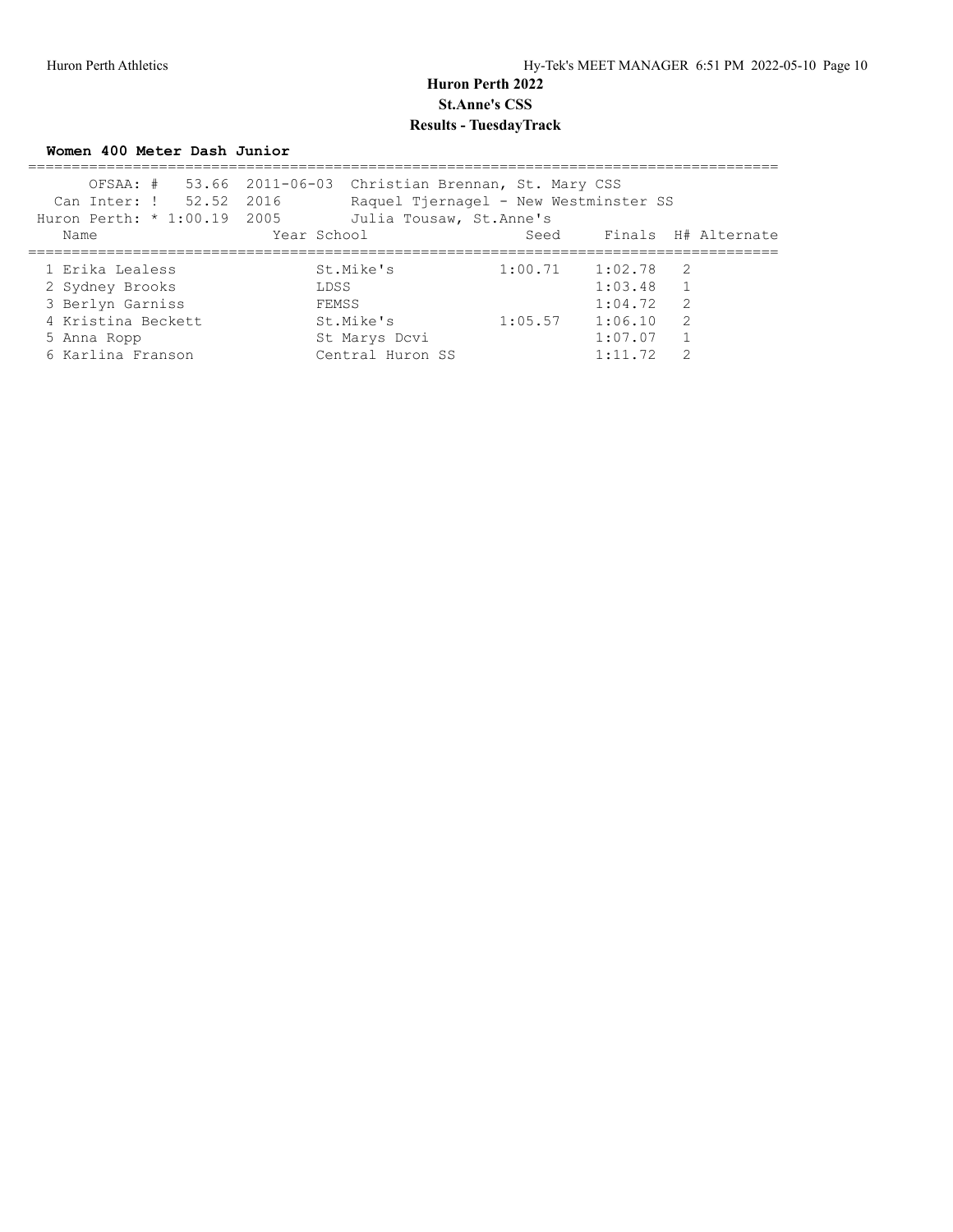**Women 1500 Meter Run Junior**

|                           | OFSAA: # 4:24.58 2016-06-03 Joceyln Chau, De La Salle Coll     |      |         |                  |
|---------------------------|----------------------------------------------------------------|------|---------|------------------|
| Can Inter: ! 4:21.12 2018 | Jocelyn Chau, De La Salle College                              |      |         |                  |
|                           | Huron Perth: * 4:58.49 2019-05-14 Abigail Kraayenbrink, Madill |      |         |                  |
| Name                      | Year School                                                    | Seed |         | Finals Alternate |
|                           |                                                                |      |         |                  |
| 1 Sydney Brooks           | LDSS                                                           |      | 5:36.92 |                  |
| 2 Charlotte Clinton       | St Marys Dcvi                                                  |      | 5:53.54 |                  |
| 3 Ally Riegling           | St. Anne's                                                     | 5.40 | 5:57.97 |                  |
| 4 Alanah McIlroy          | SDSS                                                           |      | 6:05.19 |                  |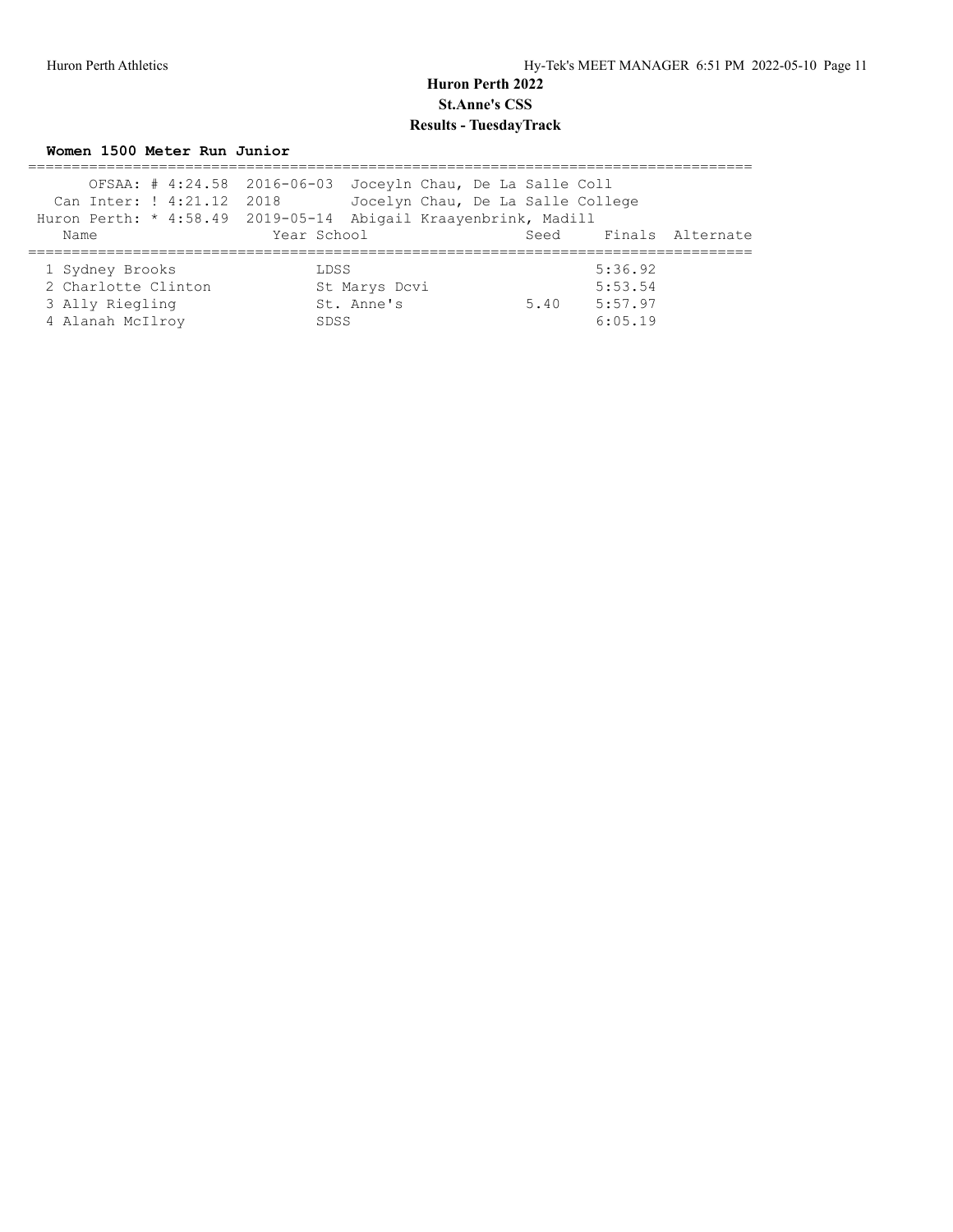**Women 80 Meter Hurdles Junior**

| Can Inter: ! 11.01 1998<br>Huron Perth: $* 12.50 2010$ | OFSAA: # 11.24 2015-06-05 Keira Christie-Gallaway, St Matthew - Orle<br>Jessica Zelinka - Sir Frederic<br>Nadine Otten, St. Anne's |       |                                |       |  |
|--------------------------------------------------------|------------------------------------------------------------------------------------------------------------------------------------|-------|--------------------------------|-------|--|
| Name                                                   | Year School                                                                                                                        |       | Seed Prelims Wind H# Alternate |       |  |
| Preliminaries                                          |                                                                                                                                    |       |                                |       |  |
| 1 Anna Ropp                                            | St Marys Dcvi                                                                                                                      |       | 13.760 NWI 1                   |       |  |
| 2 Lila Corby                                           | St Marys Dcvi                                                                                                                      |       | 14.580 NWI 2                   |       |  |
| 3 Macey Adams                                          | St. Anne's                                                                                                                         | 15.40 | 14.61g NWI 2                   |       |  |
| 4 Jordyn Mollet                                        | St.Mike's                                                                                                                          | 14.78 | 14.65a                         | NWI 1 |  |
| 5 Berlyn Garniss                                       | FEMSS                                                                                                                              |       | 15.72q NWI 2                   |       |  |
| 6 Raine Satchell                                       | St.Mike's                                                                                                                          | 17.35 | 16.06a                         | NWI 2 |  |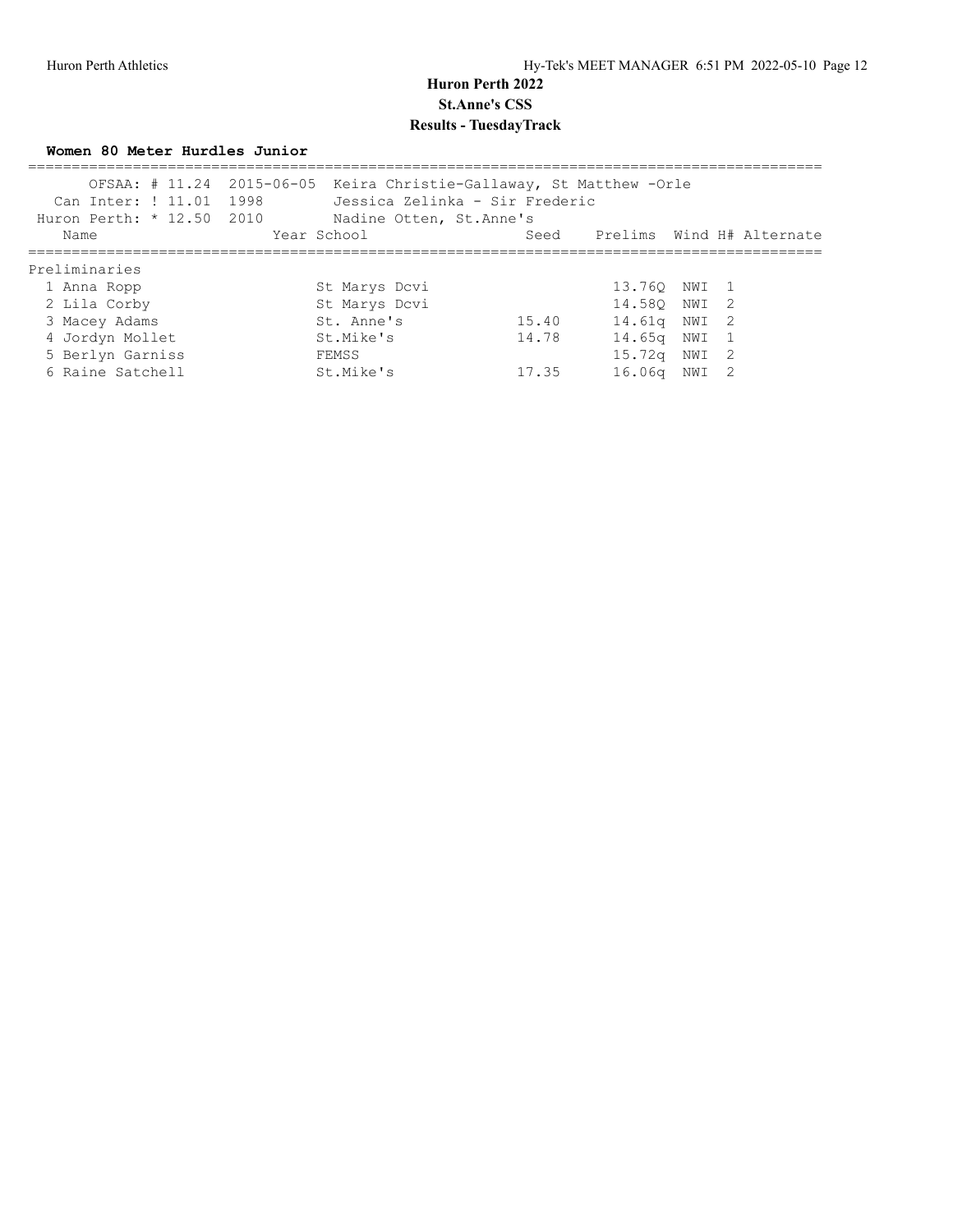**Women 80 Meter Hurdles Junior**

| Can Inter: ! 11.01 1998<br>Huron Perth: $* 12.50 2010$ | OFSAA: # 11.24 2015-06-05 Keira Christie-Gallaway, St Matthew -Orle<br>Jessica Zelinka - Sir Frederic<br>Nadine Otten, St.Anne's |         |       |      |                       |
|--------------------------------------------------------|----------------------------------------------------------------------------------------------------------------------------------|---------|-------|------|-----------------------|
| Name                                                   | Year School                                                                                                                      | Prelims |       |      | Finals Wind Alternate |
| Finals                                                 |                                                                                                                                  |         |       |      |                       |
| 1 Anna Ropp                                            | St Marys Dcvi                                                                                                                    | 13.76   | 13.42 | NWI  |                       |
| 2 Lila Corby                                           | St Marys Dcvi                                                                                                                    | 14.58   | 14.19 | NW T |                       |
| 3 Jordyn Mollet                                        | St.Mike's                                                                                                                        | 14.65   | 14.33 | NWI  |                       |
| 4 Macey Adams                                          | St. Anne's                                                                                                                       | 14.61   | 14.45 | NWI  |                       |
| 5 Berlyn Garniss                                       | FEMSS                                                                                                                            | 15.72   | 15.01 | NWI  |                       |
| 6 Raine Satchell                                       | St.Mike's                                                                                                                        | 16.06   | 16.18 | NW I |                       |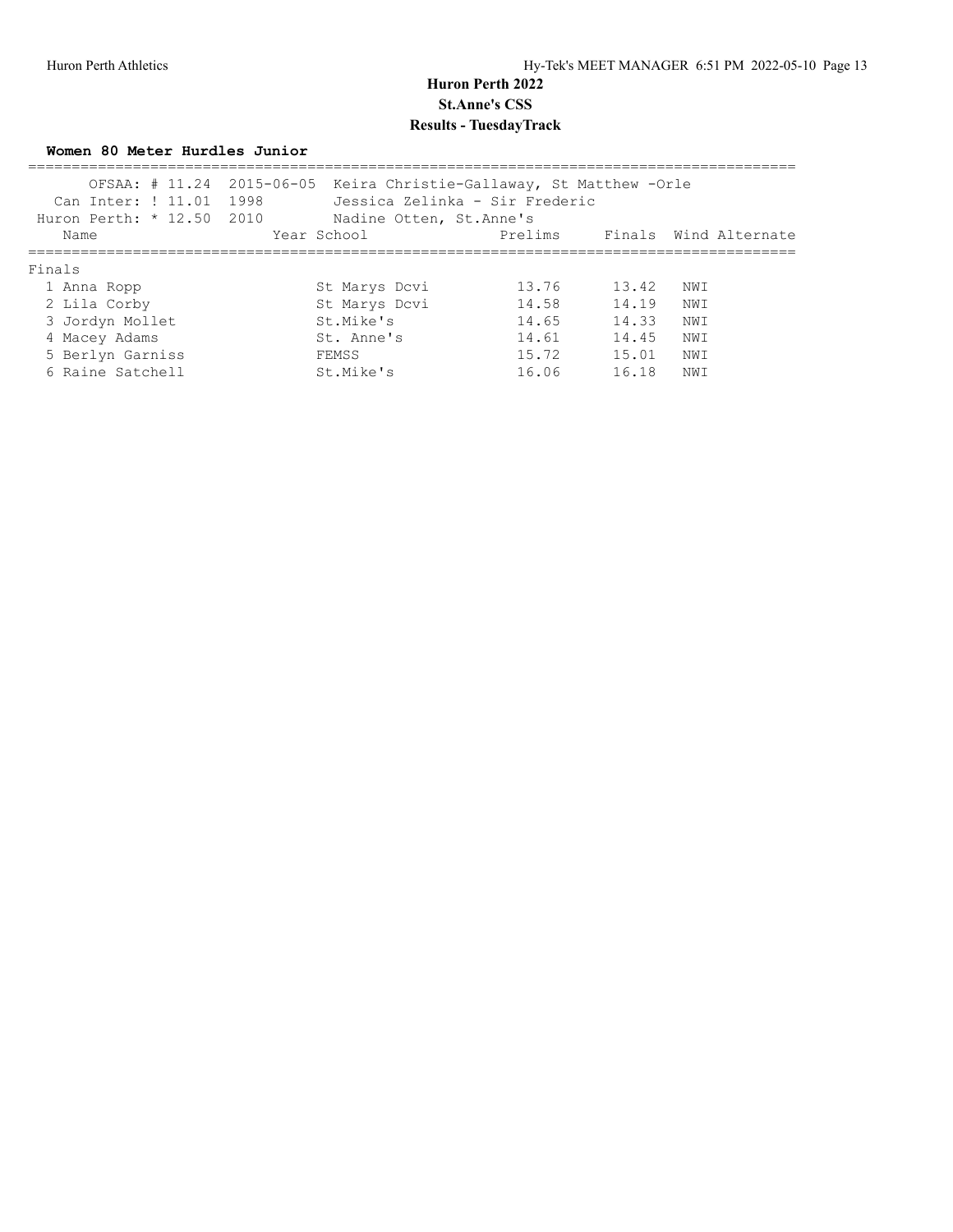**Women 4x100 Meter Relay Junior**

|                                  | OFSAA: # 48.34 2013-06-07 David Suzuki SS, David Suzuki SS<br>A Sebastian, N McDonald, C Wilson, S Hunnighan |         |                          |
|----------------------------------|--------------------------------------------------------------------------------------------------------------|---------|--------------------------|
| Can Inter: ! 47.60 2003          | Mary Ward SS                                                                                                 |         |                          |
|                                  | O Ugiagbe, Z Gill, L Gonsalves, L Wilson                                                                     |         |                          |
| Huron Perth: * 52.69 2007        | St.Anne's                                                                                                    |         |                          |
| School                           |                                                                                                              |         | Seed Finals H# Alternate |
|                                  |                                                                                                              |         |                          |
| 1 St Marys Dcvi Salukis          |                                                                                                              | 54.72 2 |                          |
| 2 St Michaels Catholic Secondary |                                                                                                              | 56.86 2 |                          |
| 3 Goderich District 'B'          |                                                                                                              | 57.51 1 |                          |
| 4 Listowel District Secondary    |                                                                                                              | 58.40   | $\overline{1}$           |
| 5 St. Anne's Catholic Secondary  |                                                                                                              | 59.46   | $\overline{2}$           |
|                                  |                                                                                                              |         |                          |
| 6 Stratford District SS          |                                                                                                              | 1:05.21 | 2                        |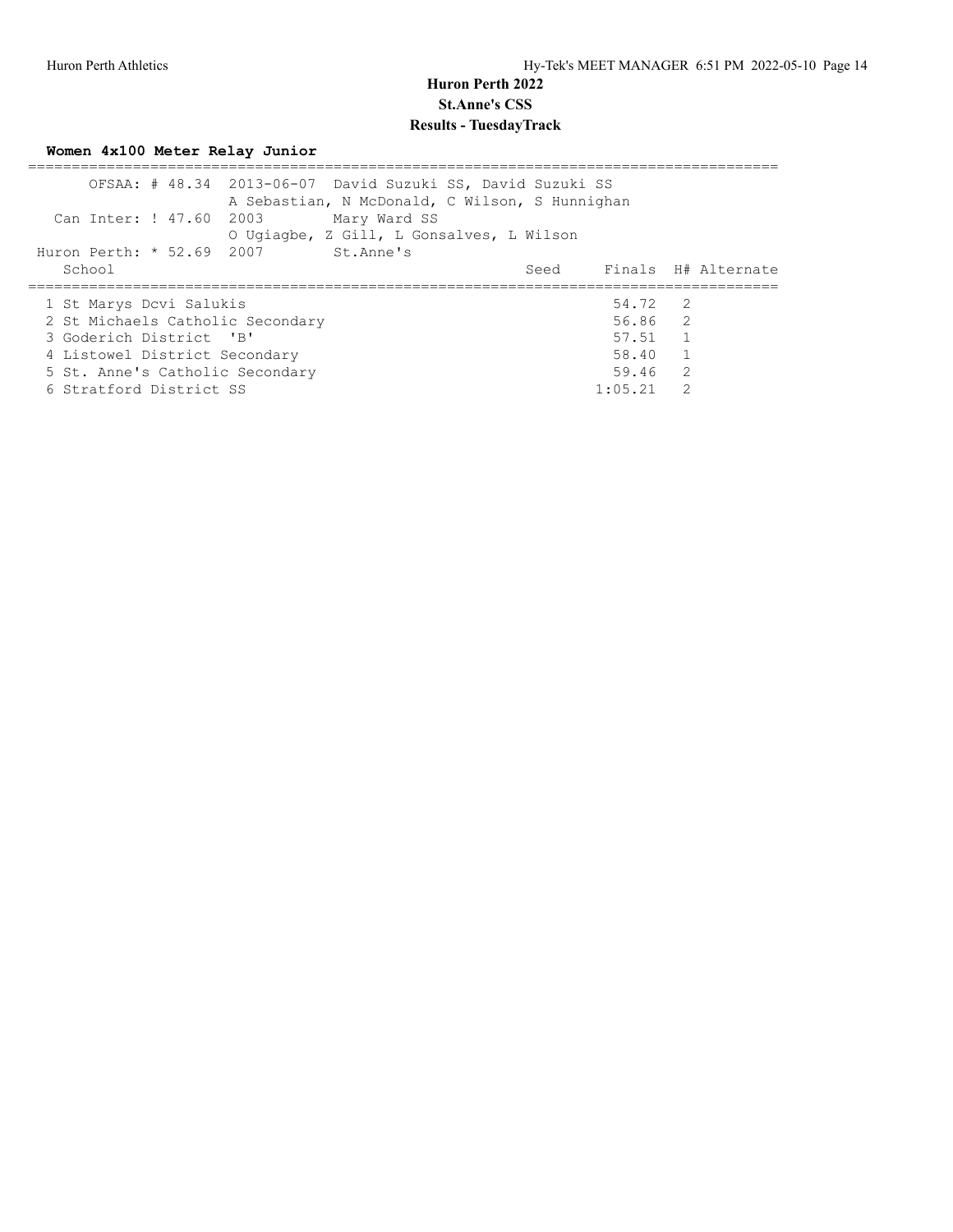**Women 100 Meter Dash Senior**

| OFSAA: # 11.54 2002<br>Can Inter: ! 11.54 2002<br>Huron Perth: * 11.60 1990 | Ashley Purnell, St. Mark HS<br>Ashley Purnell - St. Mark<br>Vivenne Stephens, CHSS |       |                                |  |  |
|-----------------------------------------------------------------------------|------------------------------------------------------------------------------------|-------|--------------------------------|--|--|
| Name                                                                        | Year School                                                                        |       | Seed Prelims Wind H# Alternate |  |  |
| Preliminaries                                                               |                                                                                    |       |                                |  |  |
| 1 Lauryn Town                                                               | LDSS                                                                               |       | 13.390 NWI 2                   |  |  |
| 2 Erin Massie                                                               | St Marys Dcvi                                                                      |       | 13.77Q NWI 3                   |  |  |
| 3 Jenson Pohl                                                               | St.Mike's                                                                          |       | 13.910 NWI 1                   |  |  |
| 4 Chantel Vrolyk                                                            | St. Anne's                                                                         | 13.97 | 13.90g NWI 2                   |  |  |
| 5 Olivia Mark                                                               | SDSS                                                                               |       | 14.06q NWI 1                   |  |  |
| 6 Jaimie Badley                                                             | Mitchell Distric                                                                   |       | 14.20a NWI 3                   |  |  |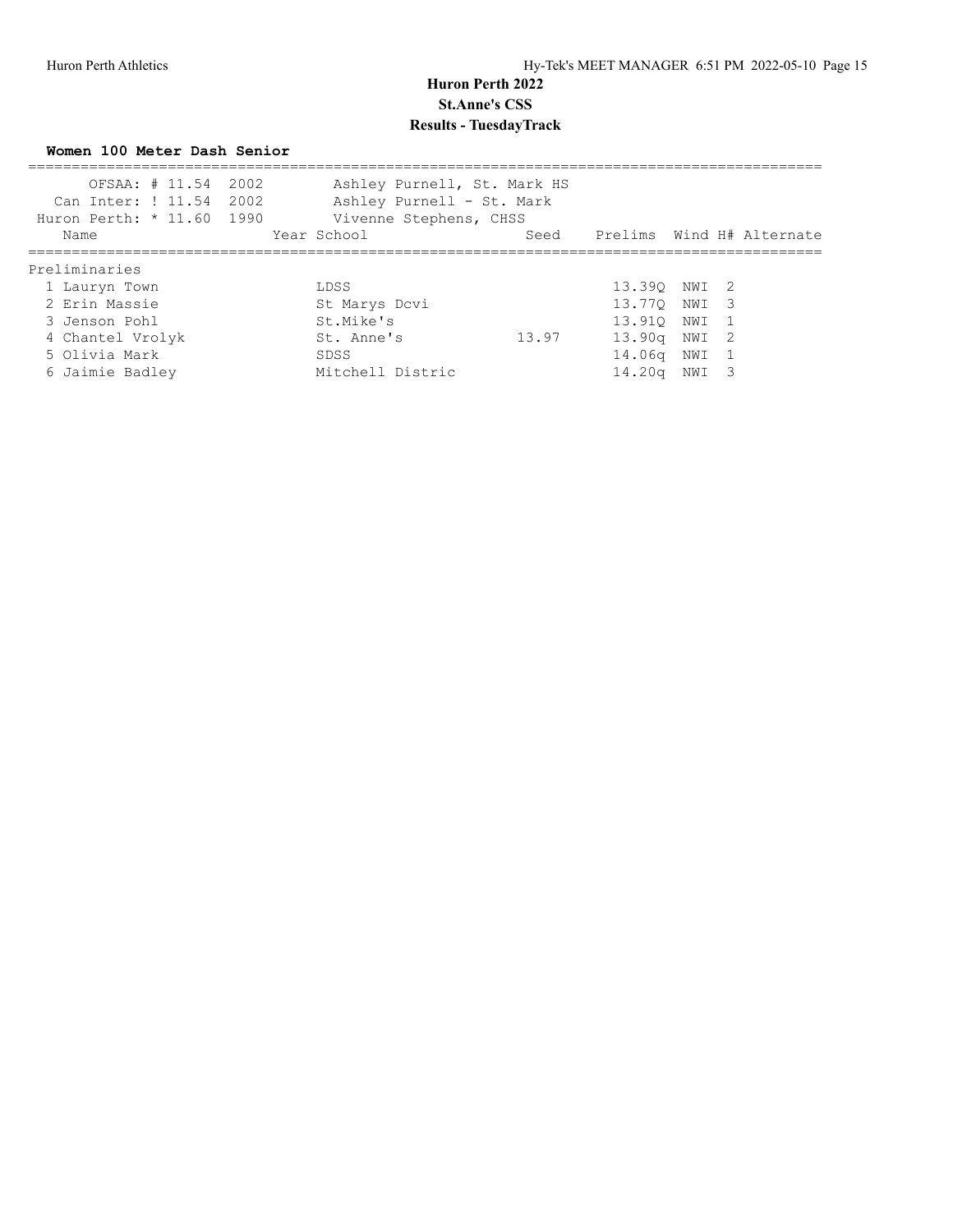**Women 100 Meter Dash Senior**

| OFSAA: # 11.54 2002<br>Can Inter: ! 11.54 2002<br>Huron Perth: * 11.60 1990 | Ashley Purnell, St. Mark HS<br>Ashley Purnell - St. Mark<br>Vivenne Stephens, CHSS |         |       |                       |
|-----------------------------------------------------------------------------|------------------------------------------------------------------------------------|---------|-------|-----------------------|
| Name                                                                        | Year School                                                                        | Prelims |       | Finals Wind Alternate |
| Finals                                                                      |                                                                                    |         |       |                       |
| 1 Lauryn Town                                                               | LDSS                                                                               | 13.39   | 13.30 | NWI                   |
| 2 Erin Massie                                                               | St Marys Dcvi                                                                      | 13.77   | 13.64 | NWI                   |
| 3 Jenson Pohl                                                               | St.Mike's                                                                          | 13.91   | 13.90 | NWI                   |
| 4 Chantel Vrolyk                                                            | St. Anne's                                                                         | 13.90   | 13.93 | NWI                   |
| 5 Jaimie Badley                                                             | Mitchell Distric                                                                   | 14.20   | 13.97 | NWI                   |
| 6 Olivia Mark                                                               | SDSS                                                                               | 14.06   | 14.22 | NWI                   |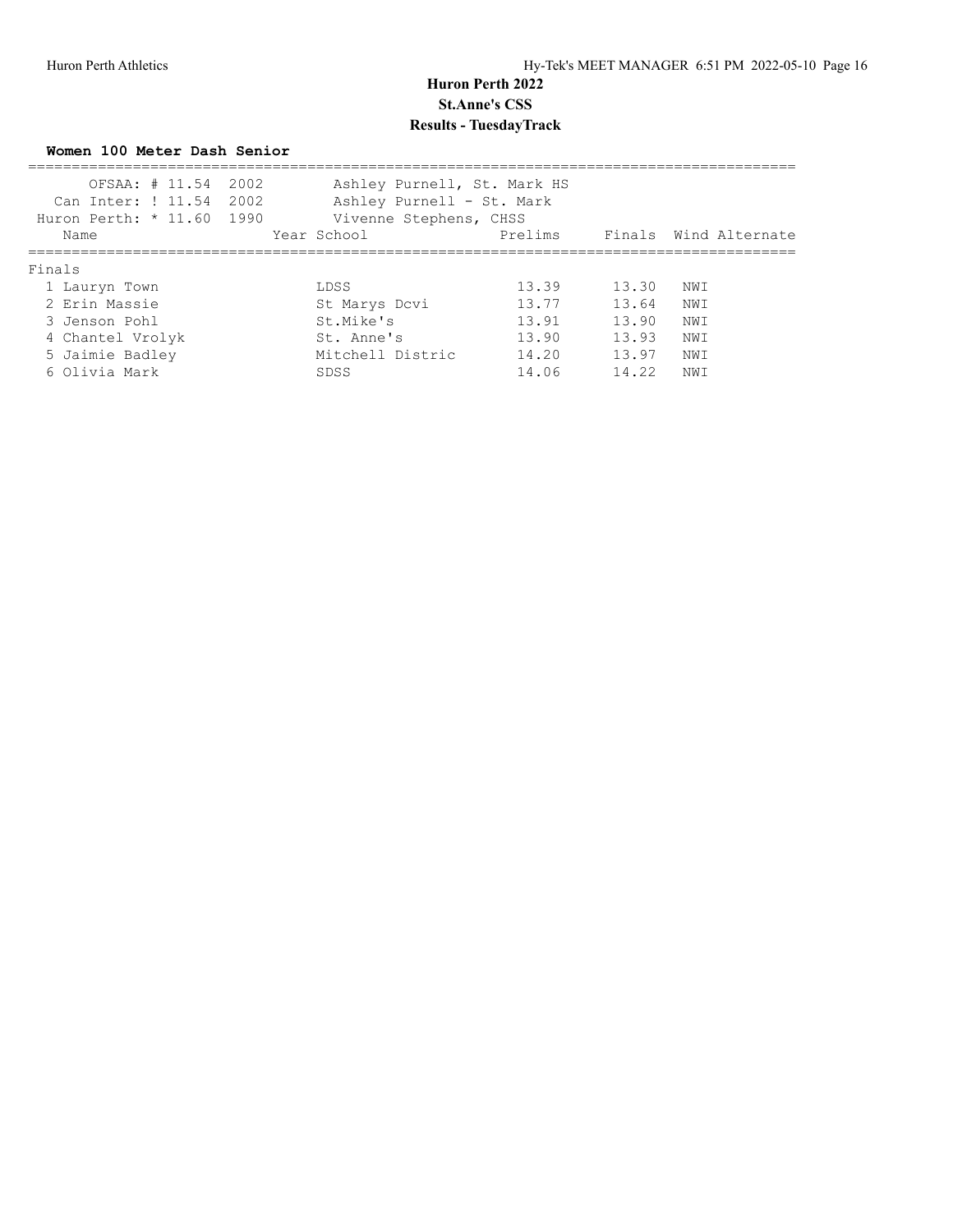**Women 400 Meter Dash Senior**

|                         | OFSAA: # 53.32 1980 |             | Charmaine Crooks, West Toronto SS                    |         |         |                       |
|-------------------------|---------------------|-------------|------------------------------------------------------|---------|---------|-----------------------|
| Can Inter: ! 52.52 2015 |                     |             | Raquel Tjernagel - New Westminster SS                |         |         |                       |
|                         |                     |             | Huron Perth: * 58.66 2015-05-12 Natalie Topp, Saluki |         |         |                       |
| Name                    |                     | Year School |                                                      |         |         | Seed Finals Alternate |
|                         |                     |             |                                                      |         |         |                       |
| 1 Hailee Masse          |                     |             | St. Anne's                                           | 1:04.78 | 1:05.84 |                       |
| 2 Marissa Hawkins       |                     |             | St Marys Dcvi                                        |         | 1:11.21 |                       |
| 3 Claudia Atzeni        |                     |             | Goderich District                                    |         | 1:15.68 |                       |
| 4 Katrina Gubelmann     |                     |             | St. Anne's                                           |         | 1:21.39 |                       |
| 5 Nicole Gilroy         |                     |             | Goderich District                                    |         | 1:25.87 |                       |
| 6 Mackenzie Johnstone   |                     |             | SDSS                                                 |         | 1:28.30 |                       |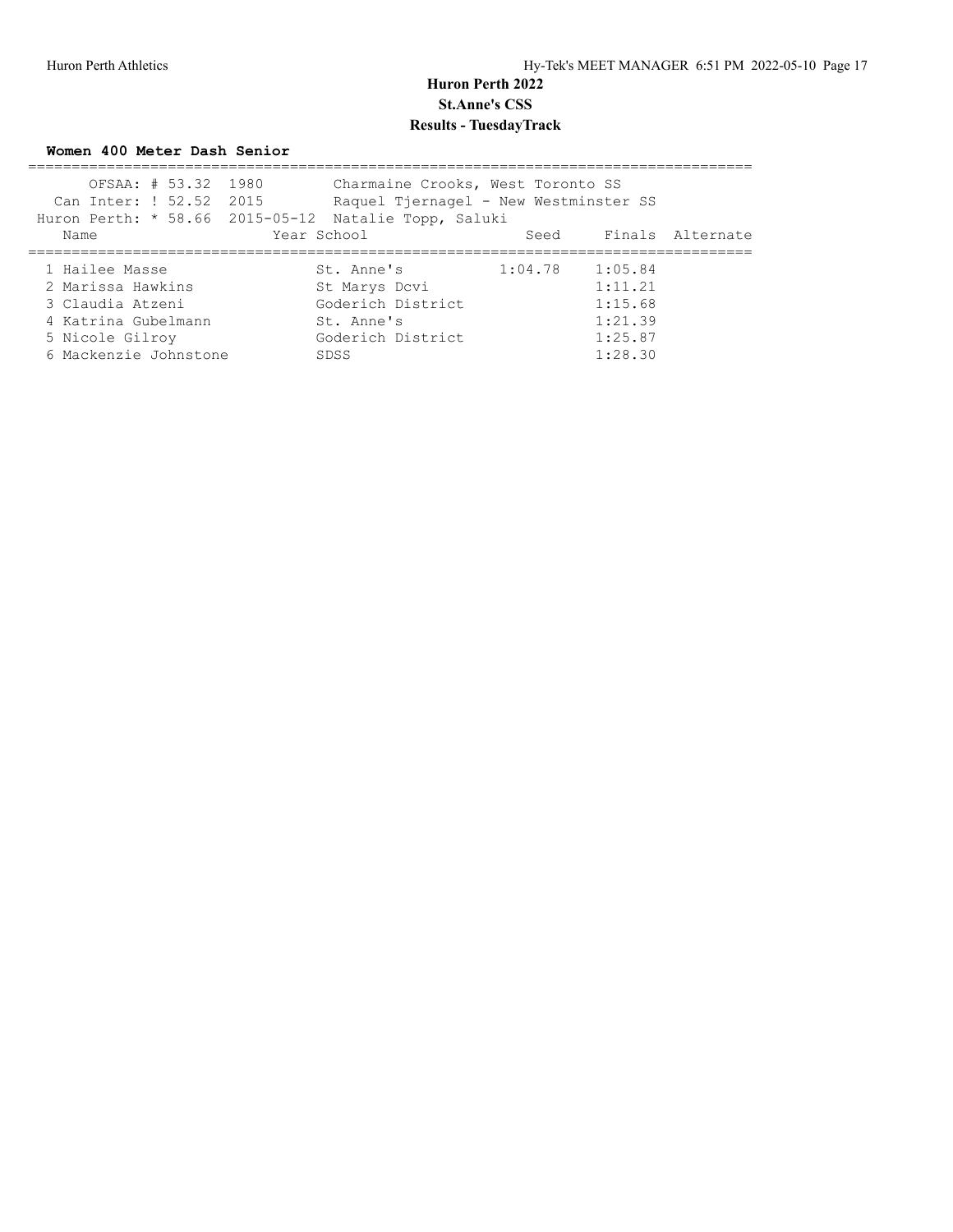**Women 1500 Meter Run Senior**

| Can Inter: ! 4:21.12 2018<br>Huron Perth: * 4:44.80 1995 | OFSAA: $\#$ 4:21.72 2017-06-02 Laura Parkinson, C.C.H. - London<br>Jocelyn Chau, De La Salle College<br>Julie Froud, SMDCVI |         |                       |  |
|----------------------------------------------------------|-----------------------------------------------------------------------------------------------------------------------------|---------|-----------------------|--|
| Name                                                     | Year School                                                                                                                 |         | Seed Finals Alternate |  |
| 1 Laine Young                                            | St.Mike's                                                                                                                   | 5:00.00 | 5:26.43               |  |
| 2 Maya Robinson                                          | St. Anne's                                                                                                                  | 5.10    | 5:28.44               |  |
| 3 Hailee Masse                                           | St. Anne's                                                                                                                  |         | 5:44.79               |  |
| 4 Camryn McCutcheon                                      | LDSS                                                                                                                        |         | 5:56.82               |  |
| 5 Joanna Schraa                                          | FEMSS                                                                                                                       |         | 6:08.34               |  |
| 6 Avery Harding                                          | FEMSS                                                                                                                       | 5:40.00 | 6:09.31               |  |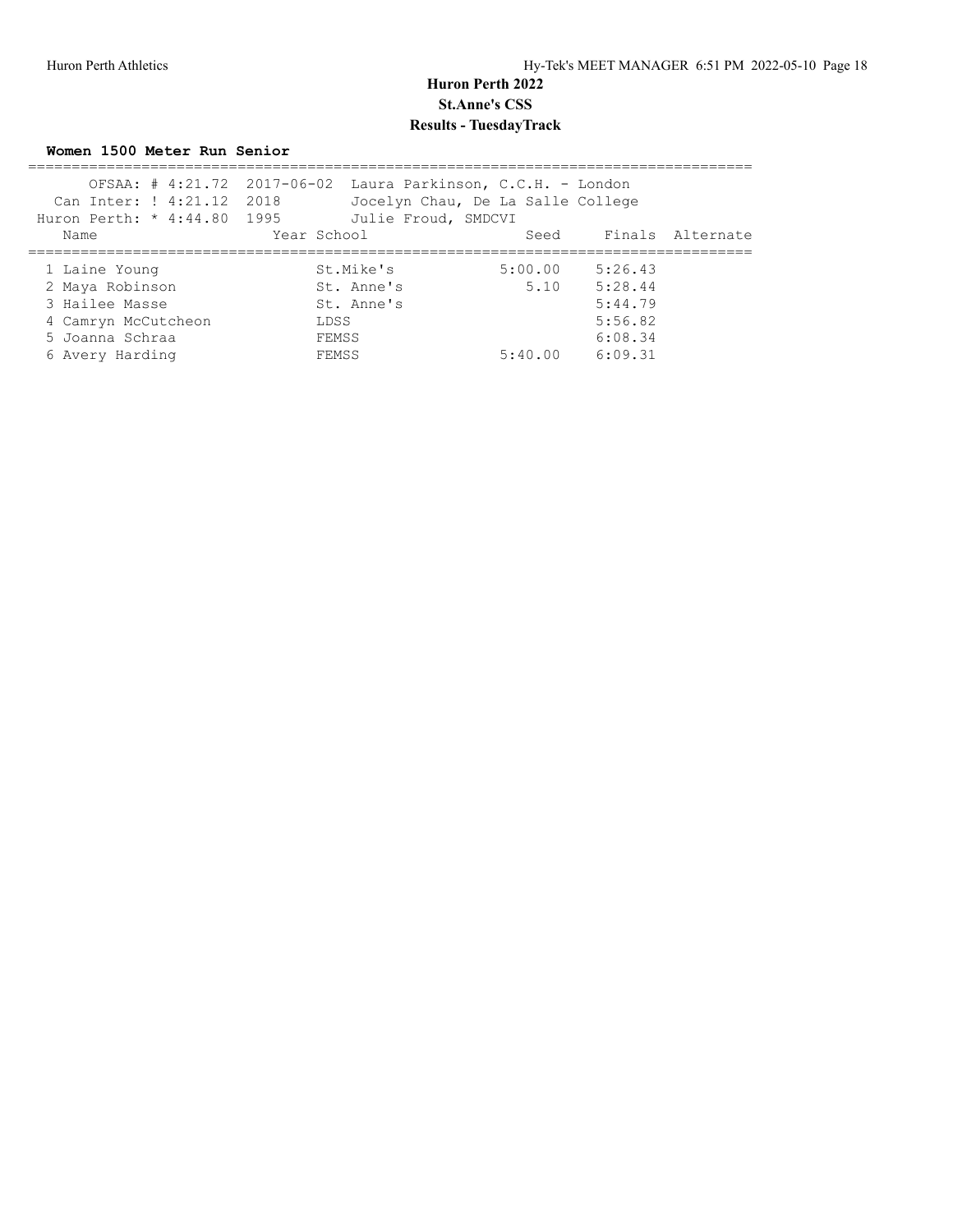**Women 100 Meter Hurdles Senior**

|                    | OFSAA: # 13.33 2016-06-03 Kiera Christie-Galloway, St Matthew - Orle<br>Huron Perth: * 14.07 2014-05-12 Lexi Aitken, Eagles |       |                  |                                |
|--------------------|-----------------------------------------------------------------------------------------------------------------------------|-------|------------------|--------------------------------|
| Name               | Year School                                                                                                                 |       |                  | Seed Prelims Wind H# Alternate |
| Preliminaries      |                                                                                                                             |       |                  |                                |
| 1 Lauryn Town      | LDSS                                                                                                                        |       | 18.900 NWI 2     |                                |
| 2 Grace McCurdy    | FEMSS                                                                                                                       |       | 18.980 NWI 1     |                                |
| 3 Arianna Elder    | SDSS                                                                                                                        |       | 19.24g NWI 1     |                                |
| 4 Rianna Forthuber | St.Mike's                                                                                                                   | 18.90 | 19.43g NWI 1     |                                |
| 5 Erin Massie      | St Marys Dcvi                                                                                                               |       | 20.01q NWI 1     |                                |
| 6 Alaina Hartman   | SDSS                                                                                                                        |       | $20.67q$ NWI $2$ |                                |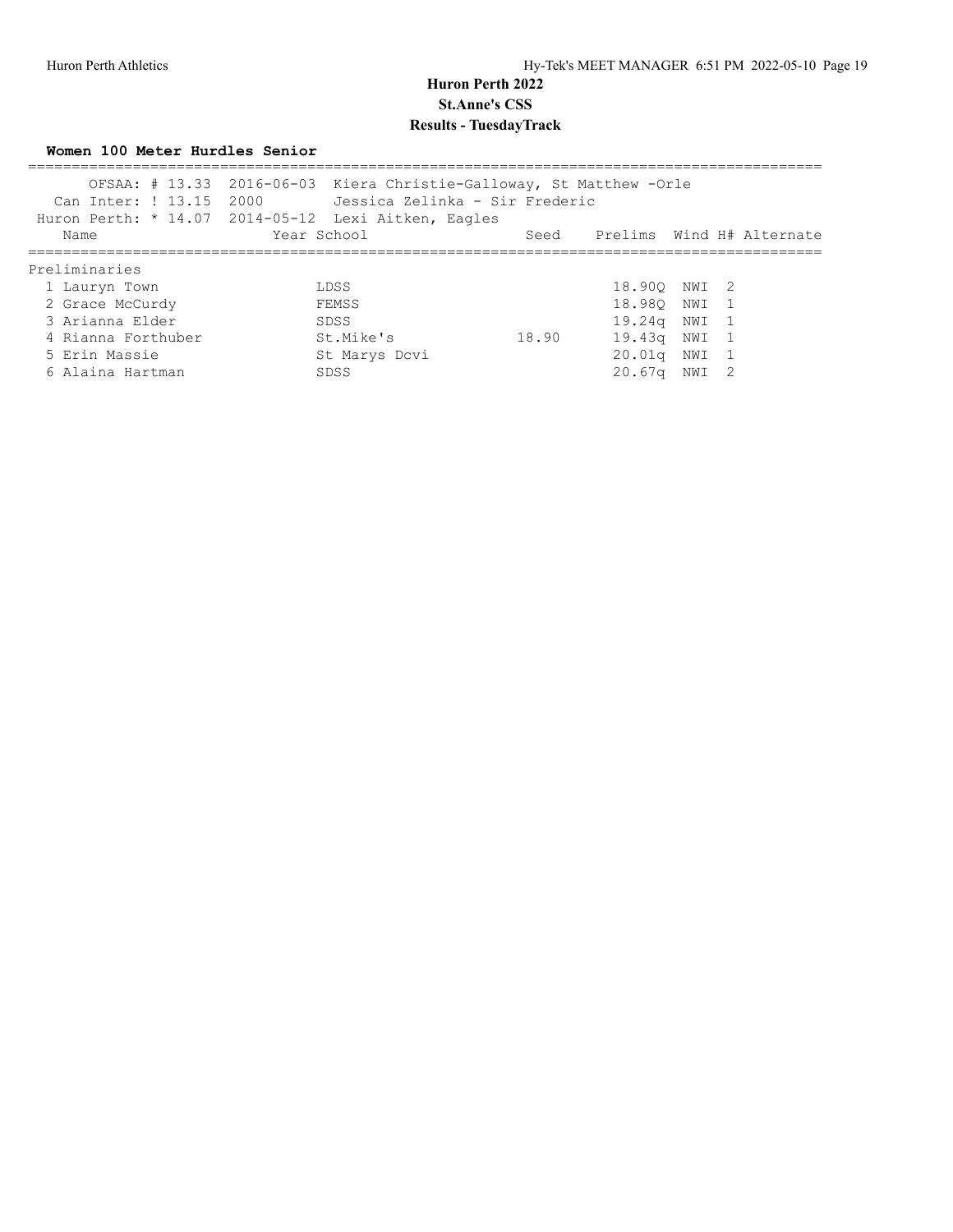**Women 100 Meter Hurdles Senior**

| Can Inter: ! 13.15 2000 | OFSAA: # 13.33 2016-06-03 Kiera Christie-Galloway, St Matthew - Orle<br>Jessica Zelinka - Sir Frederic<br>Huron Perth: * 14.07 2014-05-12 Lexi Aitken, Eagles |       |       |                               |
|-------------------------|---------------------------------------------------------------------------------------------------------------------------------------------------------------|-------|-------|-------------------------------|
| Name                    | Year School                                                                                                                                                   |       |       | Prelims Finals Wind Alternate |
| Finals                  |                                                                                                                                                               |       |       |                               |
| 1 Lauryn Town           | LDSS                                                                                                                                                          | 18.90 | 17.48 | NWI                           |
| 2 Grace McCurdy         | FEMSS                                                                                                                                                         | 18.98 | 18.03 | NWI                           |
| 3 Arianna Elder         | SDSS                                                                                                                                                          | 19.24 | 19.13 | NWI                           |
| 4 Rianna Forthuber      | St.Mike's                                                                                                                                                     | 19.43 | 19.22 | NWI                           |
| 5 Erin Massie           | St Marys Dcvi                                                                                                                                                 | 20.01 | 19.78 | NWI                           |
| 6 Alaina Hartman        | SDSS                                                                                                                                                          | 20.67 | 21.64 | NW I                          |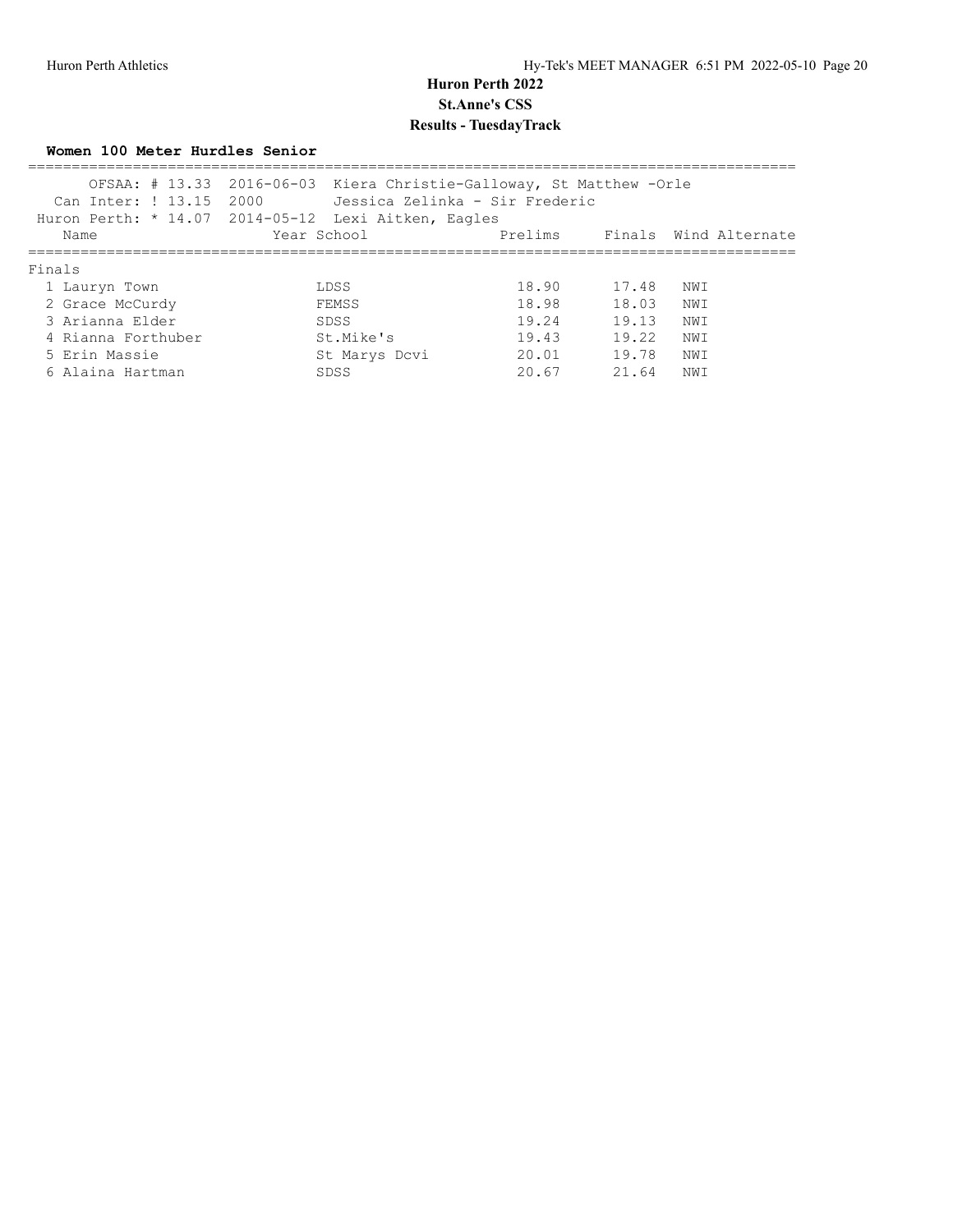#### **Women 2000 Meter Steeplechase Senior**

|                     | OFSAA: # 6:57.89 2019-06-07 Molly Strain, ASCVI-Peterborou |      |          |                  |
|---------------------|------------------------------------------------------------|------|----------|------------------|
| Name                | Year School                                                | Seed |          | Finals Alternate |
| 1 Maya Robinson     | St. Anne's                                                 | 8.28 | 8:20.69  |                  |
| 2 Charlotte Clinton | St Marys Dcvi                                              |      | 8:40.97  |                  |
| 3 Rianna Forthuber  | St.Mike's                                                  |      | 9:15.85  |                  |
| 4 Joanna Schraa     | FEMSS                                                      |      | 10:02.88 |                  |
| 5 Nicole Gilroy     | Goderich District                                          |      | 11:38.23 |                  |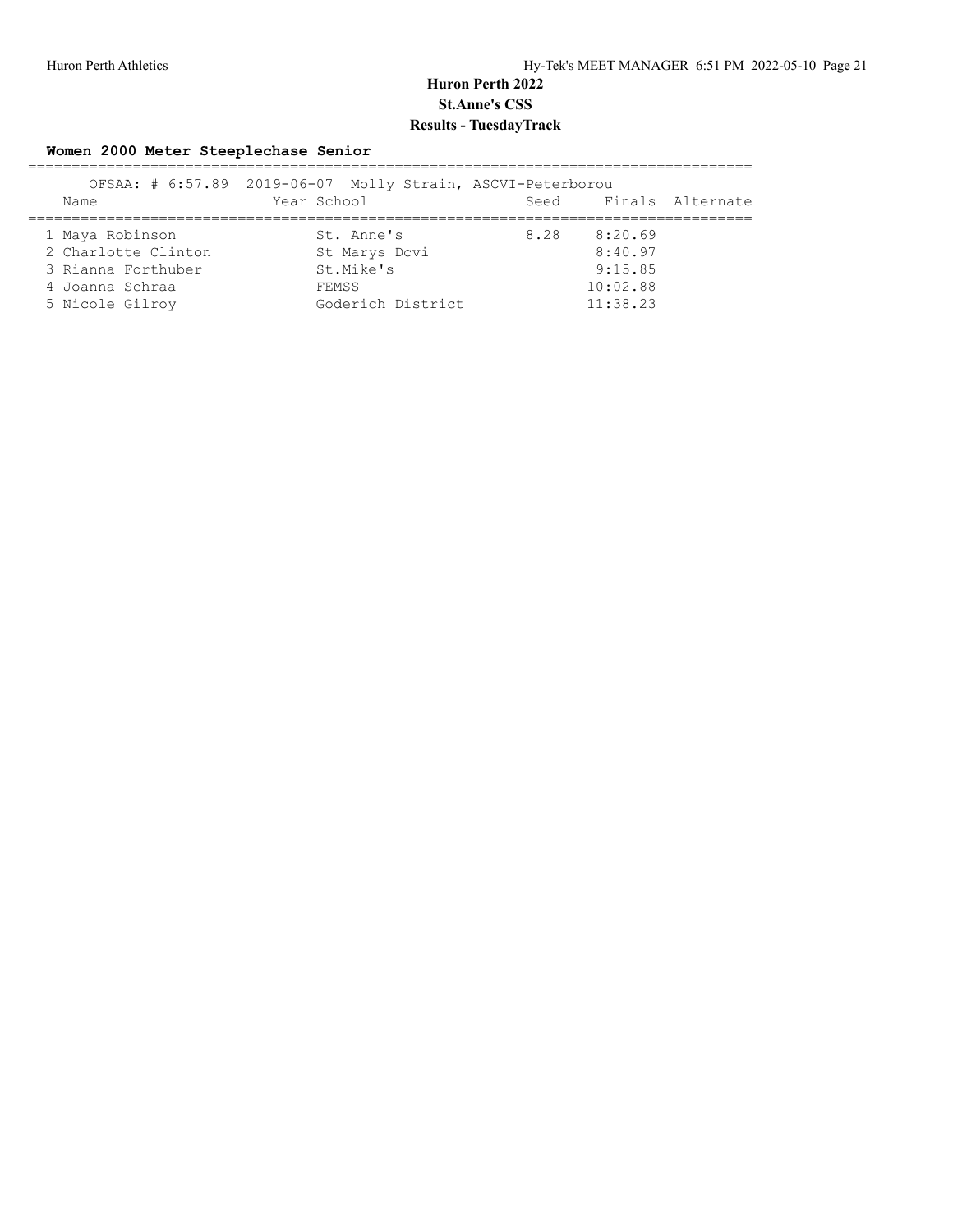# **Women 4x100 Meter Relay Senior**

| OFSAA: # 47.60 2003<br>Can Inter: ! 47.60 2003<br>Huron Perth: $*$ 44.32 | Mary Ward CSS, Mary Ward CSS<br>O. Ugiagbe, Z. Gill, L. Gonsalves, L. Wilson<br>Mary Ward CSS - Scarborough<br>Madill |       |                    |               |                          |
|--------------------------------------------------------------------------|-----------------------------------------------------------------------------------------------------------------------|-------|--------------------|---------------|--------------------------|
| School                                                                   |                                                                                                                       |       |                    |               | Seed Finals H# Alternate |
| 1 St. Anne's Catholic Secondary<br>2 St Marys Dcvi Salukis               |                                                                                                                       | 55.62 | 55.53 2<br>58.06 2 |               |                          |
| 3 St Michaels Catholic Secondary 'B'                                     |                                                                                                                       |       | 59.15              |               |                          |
| 4 Mitchell District High School                                          |                                                                                                                       |       | 59.17              |               |                          |
| 5 F.E. Madill Secondary School                                           |                                                                                                                       |       | 1:01.60            | 2             |                          |
| 6 Stratford District SS                                                  |                                                                                                                       |       | 1:02.89            | $\mathcal{P}$ |                          |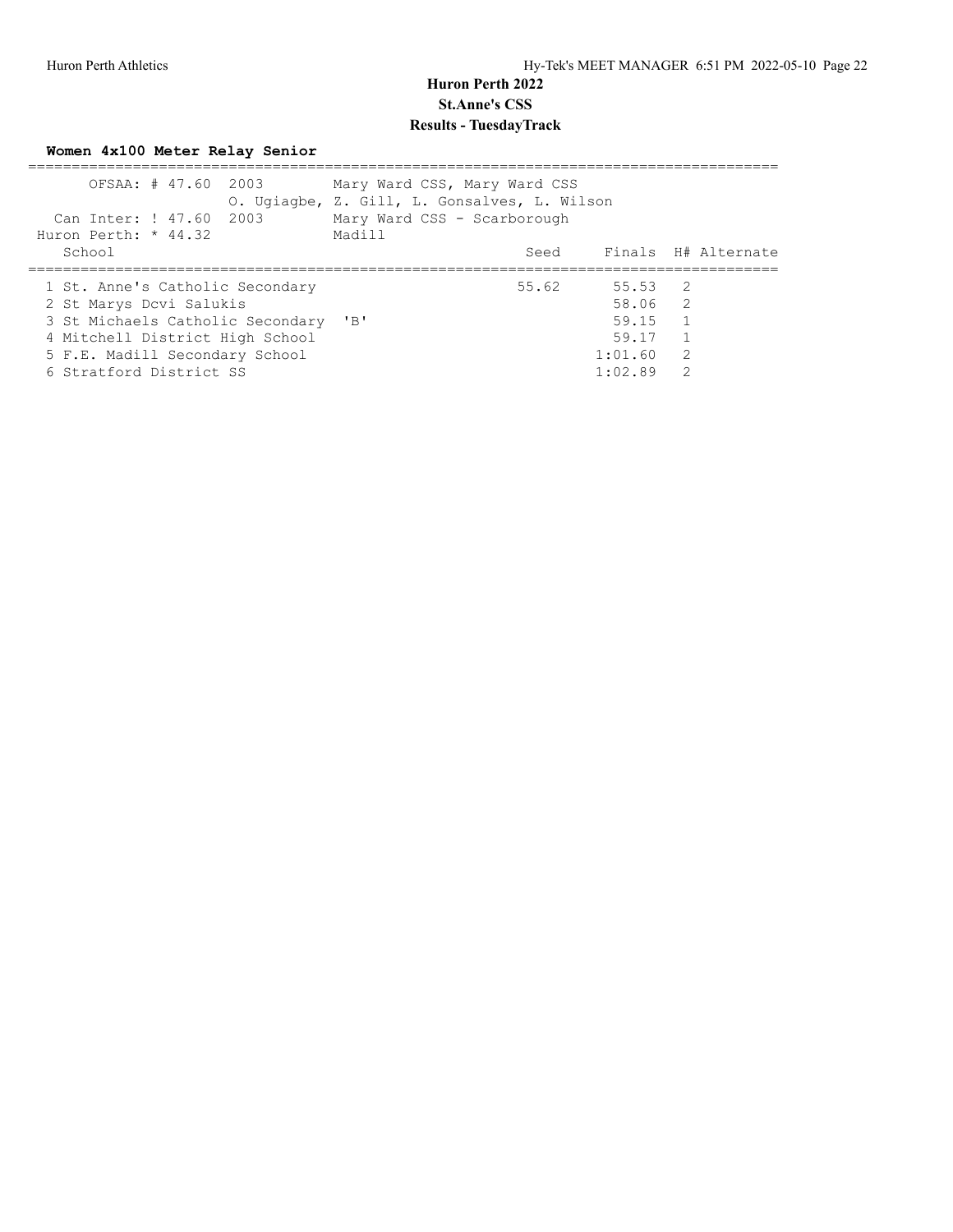**Men 100 Meter Dash Novice**

| Huron Perth: * 11.41 2011 | OFSAA: # 10.89 1981<br>Can Inter: ! 10.41 1994 | Keith Dormond, Graham B. Warren JHS<br>Carlton Chambers-Assention of our Lord<br>Alex Peters, Madill |       |                                |       |  |
|---------------------------|------------------------------------------------|------------------------------------------------------------------------------------------------------|-------|--------------------------------|-------|--|
| Name                      |                                                | Year School                                                                                          |       | Seed Prelims Wind H# Alternate |       |  |
| Preliminaries             |                                                |                                                                                                      |       |                                |       |  |
| 1 Gavin Neabel            |                                                | LDSS                                                                                                 |       | 13.100 NWI 2                   |       |  |
| 2 Rudra Patel             |                                                | South Huron                                                                                          |       | 13.370                         | NWI 1 |  |
| 3 Joel Feeney             |                                                | St. Anne's                                                                                           | 13.67 | 13.15 <sub>q</sub>             | NWI 2 |  |
| 4 Thymen VanderPloeg      |                                                | St. Anne's                                                                                           | 13.62 | 13.43a                         | NWI 1 |  |
| 5 Karch Fletcher          |                                                | LDSS                                                                                                 |       | 13.90q                         | NWI 2 |  |
| 6 Adit Mishra             |                                                | SDSS                                                                                                 |       | 14.17q                         | NWI   |  |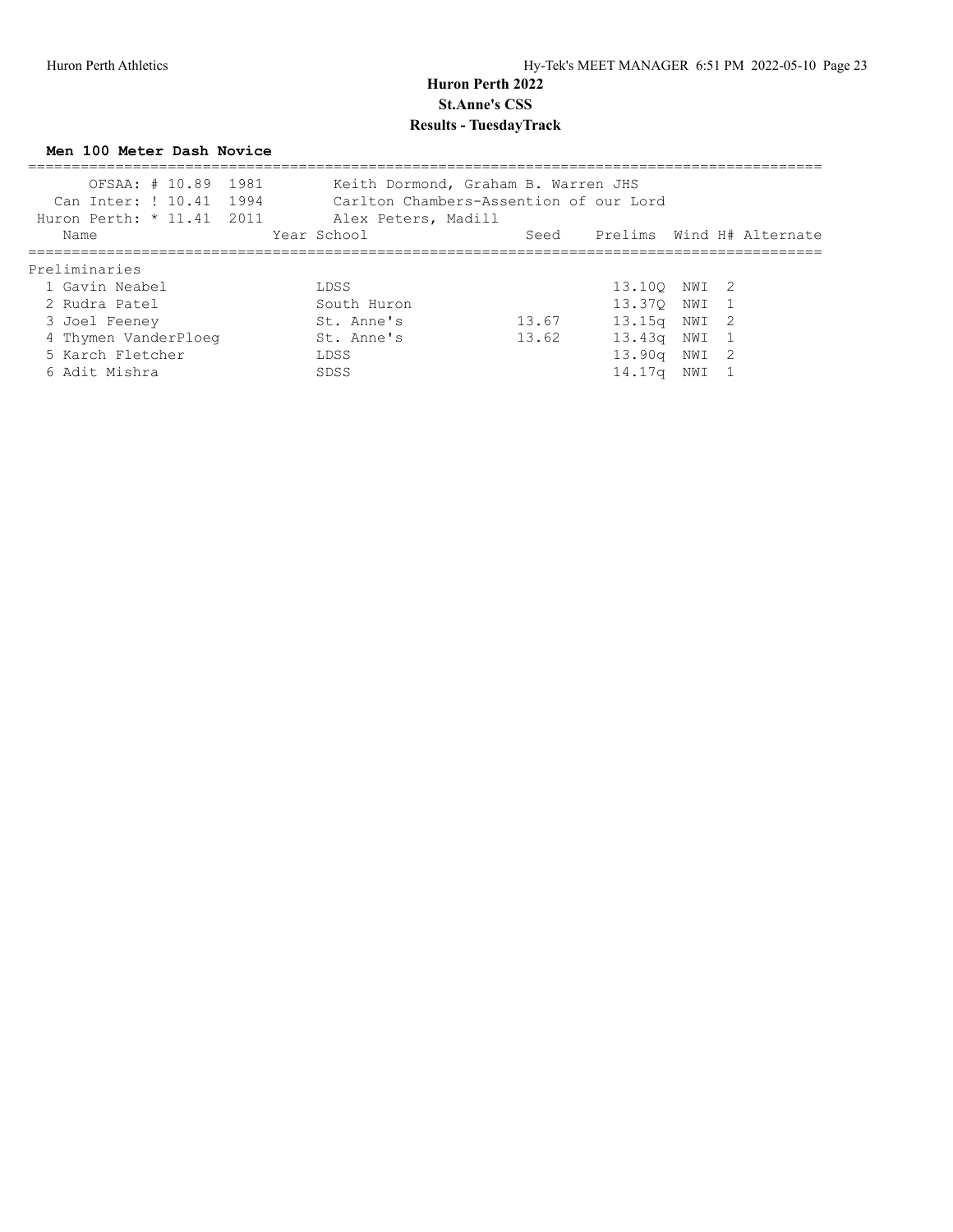**Men 100 Meter Dash Novice**

| OFSAA: # 10.89<br>Can Inter: ! 10.41<br>Huron Perth: * 11.41 2011 | 1981<br>1994<br>Alex Peters, Madill | Keith Dormond, Graham B. Warren JHS<br>Carlton Chambers-Assention of our Lord |       |      |                       |
|-------------------------------------------------------------------|-------------------------------------|-------------------------------------------------------------------------------|-------|------|-----------------------|
| Name                                                              | Year School                         | Prelims                                                                       |       |      | Finals Wind Alternate |
| Finals                                                            |                                     |                                                                               |       |      |                       |
| 1 Gavin Neabel                                                    | LDSS                                | 13.10                                                                         | 12.81 | NW T |                       |
| 2 Joel Feeney                                                     | St. Anne's                          | 13.15                                                                         | 12.87 | NW T |                       |
| 3 Thymen VanderPloeg                                              | St. Anne's                          | 13.43                                                                         | 13.17 | NWI  |                       |
| 4 Rudra Patel                                                     | South Huron                         | 13.37                                                                         | 13.48 | NWI  |                       |
| 5 Karch Fletcher                                                  | LDSS                                | 13.90                                                                         | 13.76 | NWI  |                       |
| 6 Adit Mishra                                                     | SDSS                                | 14.17                                                                         | 14.30 | NWI  |                       |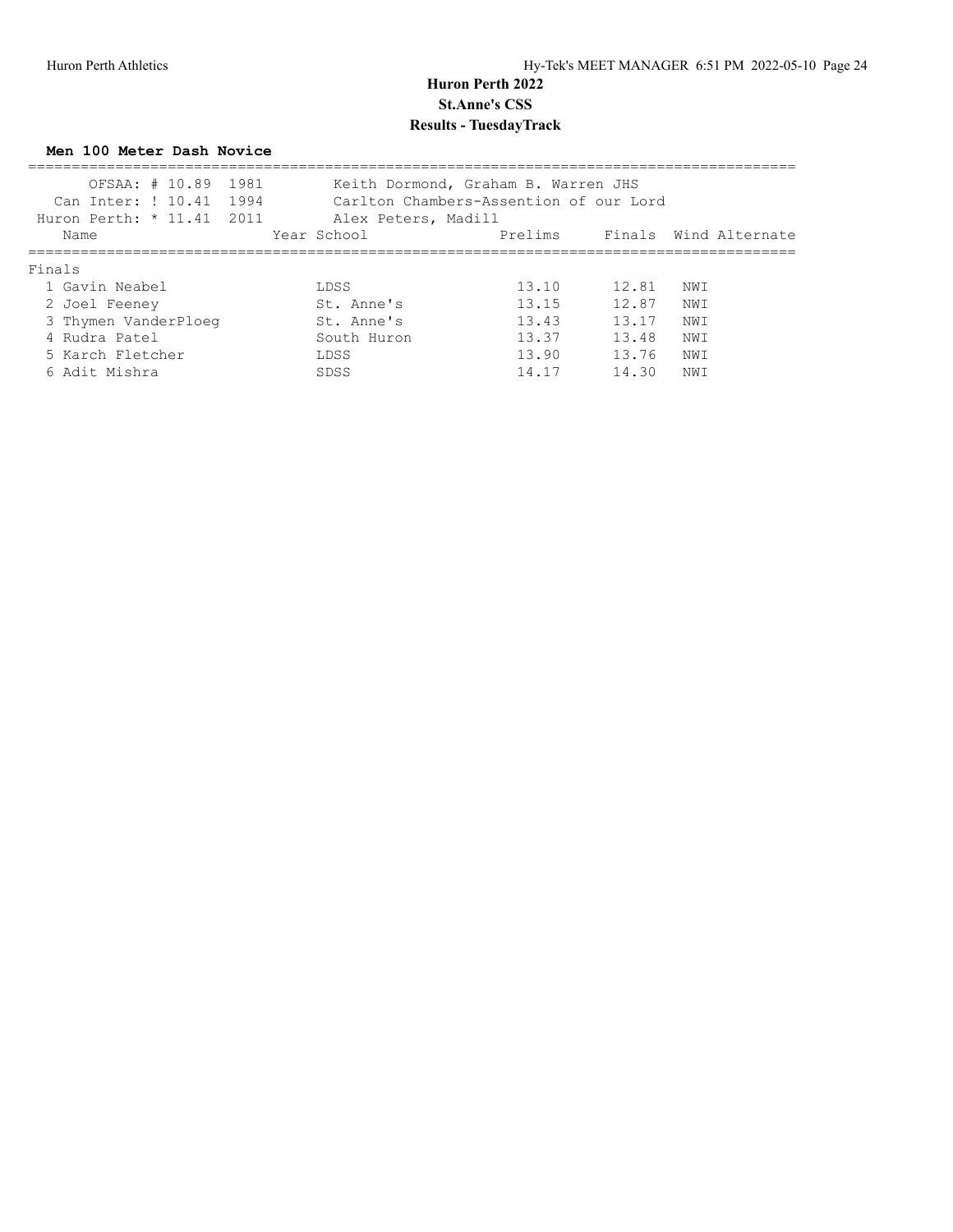**Men 400 Meter Dash Novice**

|                         | OFSAA: # 49.14 2019-06-07 Christopher Morales-Williams, SECHS- Thornhill |         |             |                     |
|-------------------------|--------------------------------------------------------------------------|---------|-------------|---------------------|
| Can Inter: ! 45.99 2018 | Myles Misener-Daley, Westdale SS                                         |         |             |                     |
|                         | Huron Perth: * 54.39 2016-05-10 Callum Robinson, Eagles                  |         |             |                     |
| Name                    | Year School                                                              | Seed    |             | Finals H# Alternate |
|                         |                                                                          |         |             |                     |
| 1 Ethan Harburn         | St. Anne's                                                               | 59.33   | 58.86 2     |                     |
| 2 Liam Eddleston        | St.Mike's                                                                | 1:03.20 | $1:02.64$ 2 |                     |
| 3 Jonah Lariviere       | St.Mike's                                                                |         | 1:03.69     | $\overline{1}$      |
| 4 Sean Woods            | SDSS                                                                     |         | 1:08.26     |                     |
| 5 Zachary Schultz       | SDSS                                                                     |         | 1:08.59     |                     |
| 6 Adit Mishra           | SDSS                                                                     |         | 1:08.60     | 2                   |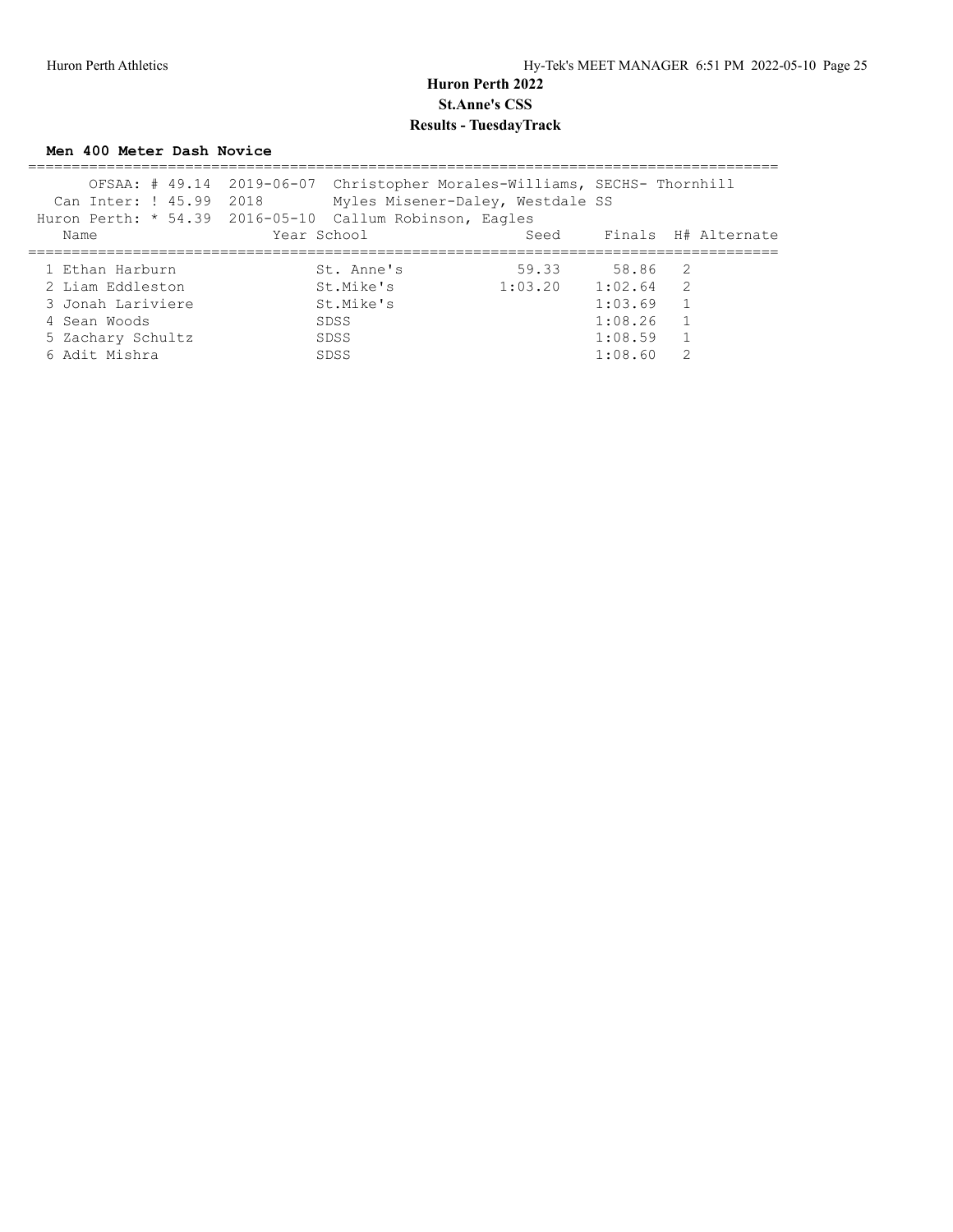**Men 1500 Meter Run Novice**

| OFSAA: # 3:54.31 1989     | Kevin Sullivan, North Park C & VS                  |         |         |                       |
|---------------------------|----------------------------------------------------|---------|---------|-----------------------|
| Can Inter: ! 3:42.33 1993 | Kevin Sullivan - North Park C&                     |         |         |                       |
|                           | Huron Perth: * 4:17.15 2016-05-10 Josh Zelek, SCSS |         |         |                       |
| Name                      | Year School                                        |         |         | Seed Finals Alternate |
|                           |                                                    |         |         |                       |
| 1 Jonah Lariviere         | St.Mike's                                          | 4:35.00 | 4:59.88 |                       |
| 2 Rylan Heimpel           | LDSS                                               |         | 5:24.01 |                       |
| 3 Bryce Otten             | St.Mike's                                          | 5:20.78 | 5:27.26 |                       |
| 4 Zachary Schultz         | SDSS                                               |         | 5:29.96 |                       |
| 5 Nathan Siebert          | SDSS                                               |         | 5:32.46 |                       |
| 6 Oliver Black            | St Marys Dcvi                                      |         | 5:34.98 |                       |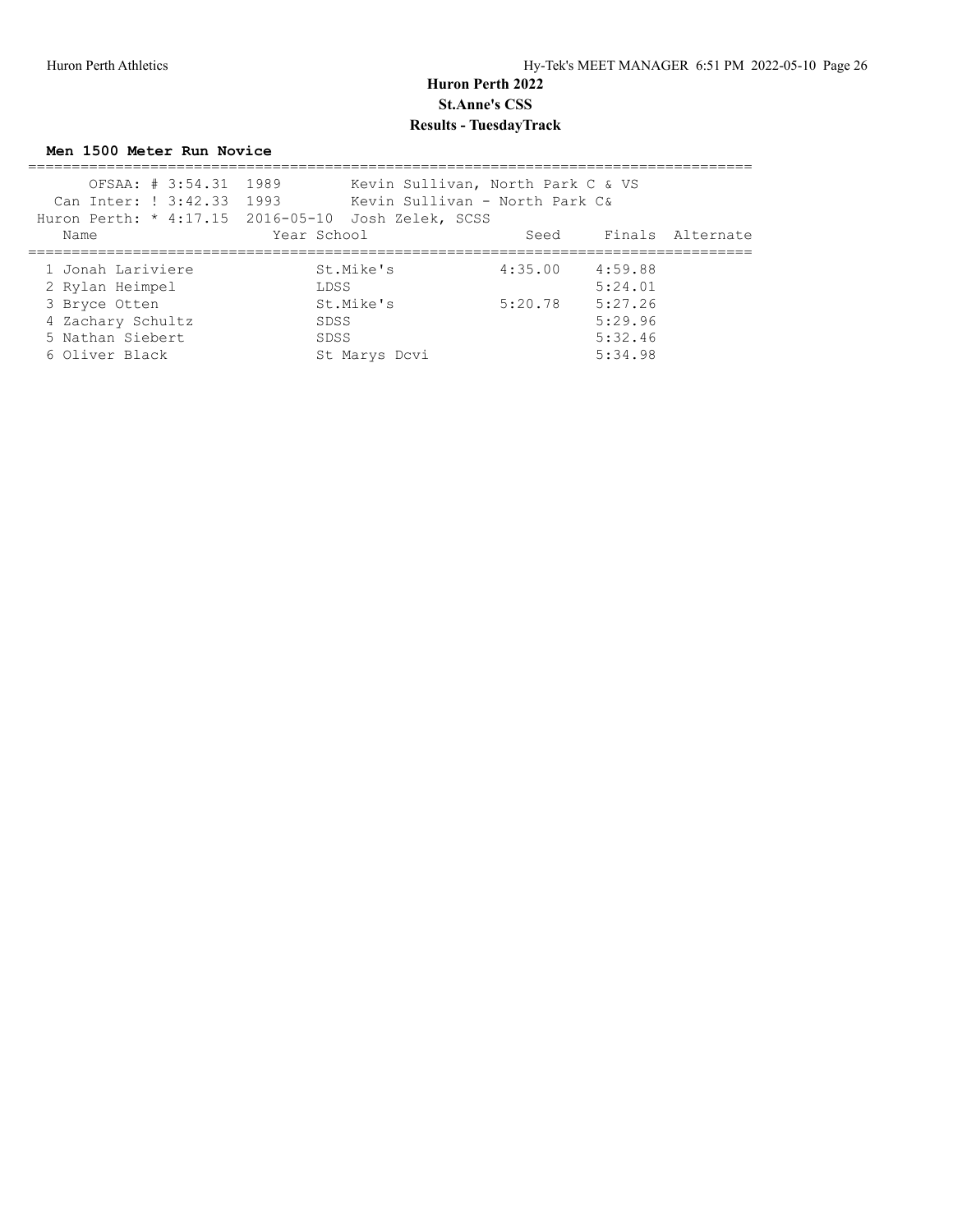### **Men 100 Meter Hurdles Novice**

| Huron Perth: * 14.20 2010 | OFSAA: # 13.41 2015-06-05 Liam Mather, London Central<br>Ben Dailleboust, Madill |            |                             |
|---------------------------|----------------------------------------------------------------------------------|------------|-----------------------------|
| Name                      | Year School                                                                      |            | Seed Prelims Wind Alternate |
| Preliminaries             |                                                                                  |            |                             |
| 1 Tyson Cassone           | SDSS                                                                             | 18.31g NWI |                             |
| 2 Griffin McGregor        | St Marys Dcvi                                                                    | 19.65g NWI |                             |
| 3 Jaxson Beirnes          | LDSS                                                                             | 22.35g NWI |                             |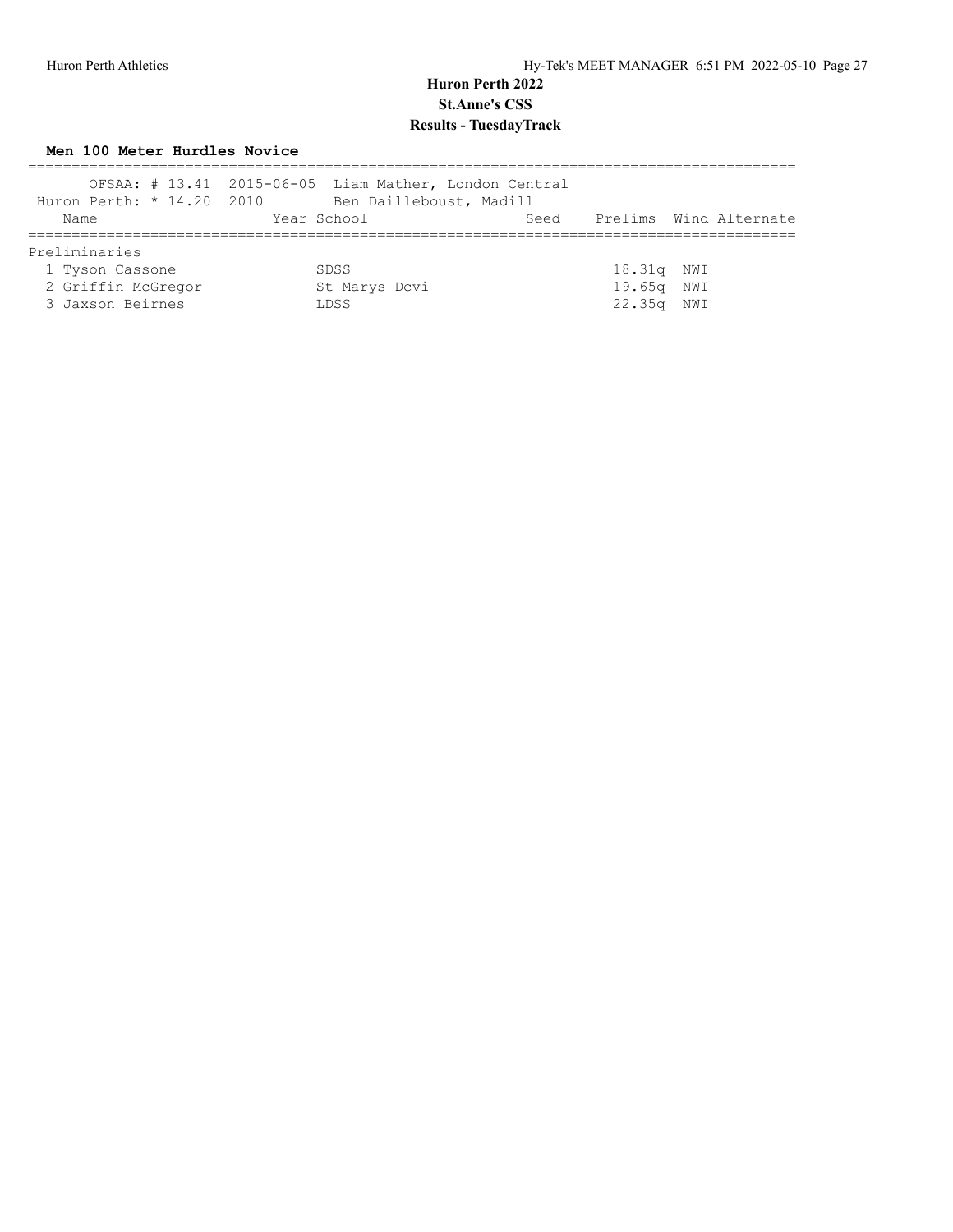### **Men 100 Meter Hurdles Novice**

| Huron Perth: * 14.20 2010 | OFSAA: # 13.41 2015-06-05 Liam Mather, London Central<br>Ben Dailleboust, Madill |         |       |                       |
|---------------------------|----------------------------------------------------------------------------------|---------|-------|-----------------------|
| Name                      | Year School                                                                      | Prelims |       | Finals Wind Alternate |
| Finals                    |                                                                                  |         |       |                       |
| 1 Tyson Cassone           | <b>SDSS</b>                                                                      | 18.31   | 18.31 | NWI                   |
| 2 Griffin McGregor        | St Marys Dcvi                                                                    | 19.65   | 19.65 | NWI                   |
| 3 Jaxson Beirnes          | LDSS                                                                             | 22.35   | 22.35 | NWI                   |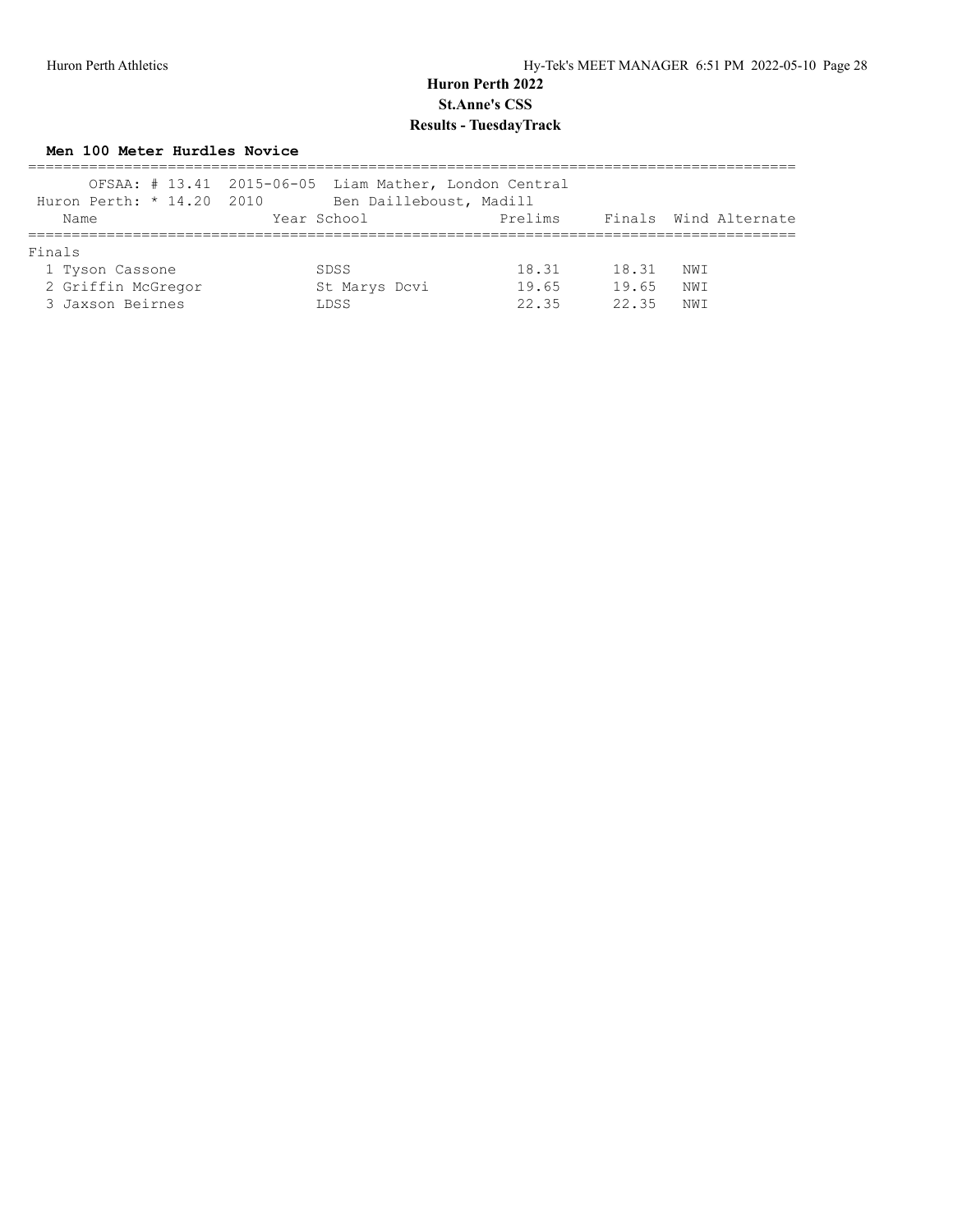# **Men 4x100 Meter Relay Novice**

|                                       | OFSAA: # 43.90 2018-06-08 Our Lady Mt Carmel SS -Mississ, Our Lady Mt Carm<br>J Rose, J Rose, J Amoroso, A Magdziak |       |                       |
|---------------------------------------|---------------------------------------------------------------------------------------------------------------------|-------|-----------------------|
| Can Inter: ! 41.28 1988               | George Harvey SS - York<br>W Charles, I Hilton, D Gill, C James                                                     |       |                       |
| Huron Perth: $*$ 47.47 2008<br>School | Madill                                                                                                              |       | Seed Finals Alternate |
| 1 Listowel District Secondary         |                                                                                                                     | 54 53 |                       |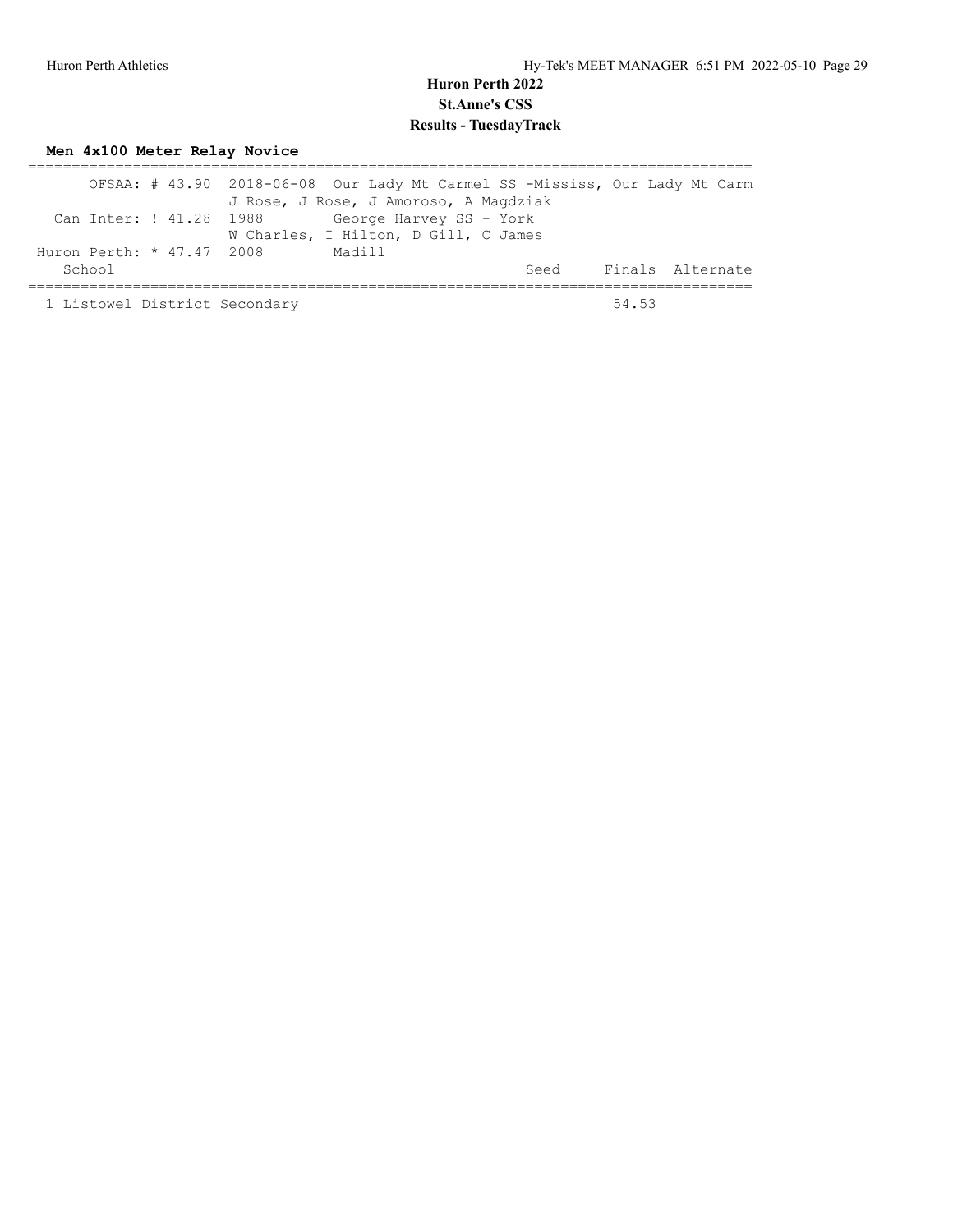#### **Men 100 Meter Dash Junior**

| Can Inter: ! 10.41 1994<br>Huron Perth: $* 11.17 2012$ | OFSAA: # 10.53 2011-06-03 Andre Ford-Azonwanna, J. Cardinal McGuigan CHS<br>Carlton Chambers-Assention of our Lord<br>Alex Peters, Madill |       |                    |       |                           |
|--------------------------------------------------------|-------------------------------------------------------------------------------------------------------------------------------------------|-------|--------------------|-------|---------------------------|
| Name                                                   | Year School                                                                                                                               | Seed  |                    |       | Prelims Wind H# Alternate |
| Preliminaries                                          |                                                                                                                                           |       |                    |       |                           |
| 1 Jack Kusiar                                          | St.Mike's                                                                                                                                 | 12.17 | 11.720 NWI 3       |       |                           |
| 2 Maddox Ollivier                                      | SDSS                                                                                                                                      |       | 12,190             | NWI 2 |                           |
| 3 Robert Wilson                                        | South Huron                                                                                                                               |       | 12.680             | NWI 1 |                           |
| 4 Ben Mavier                                           | South Huron                                                                                                                               |       | 12.32q             | NWI 2 |                           |
| 5 Sam Huettlin                                         | Mitchell Distric                                                                                                                          |       | 12.74g             | NWI 2 |                           |
| 6 Jackson Dietz                                        | Central Huron SS                                                                                                                          |       | 12.87 <sub>q</sub> | NWI   |                           |
|                                                        |                                                                                                                                           |       |                    |       |                           |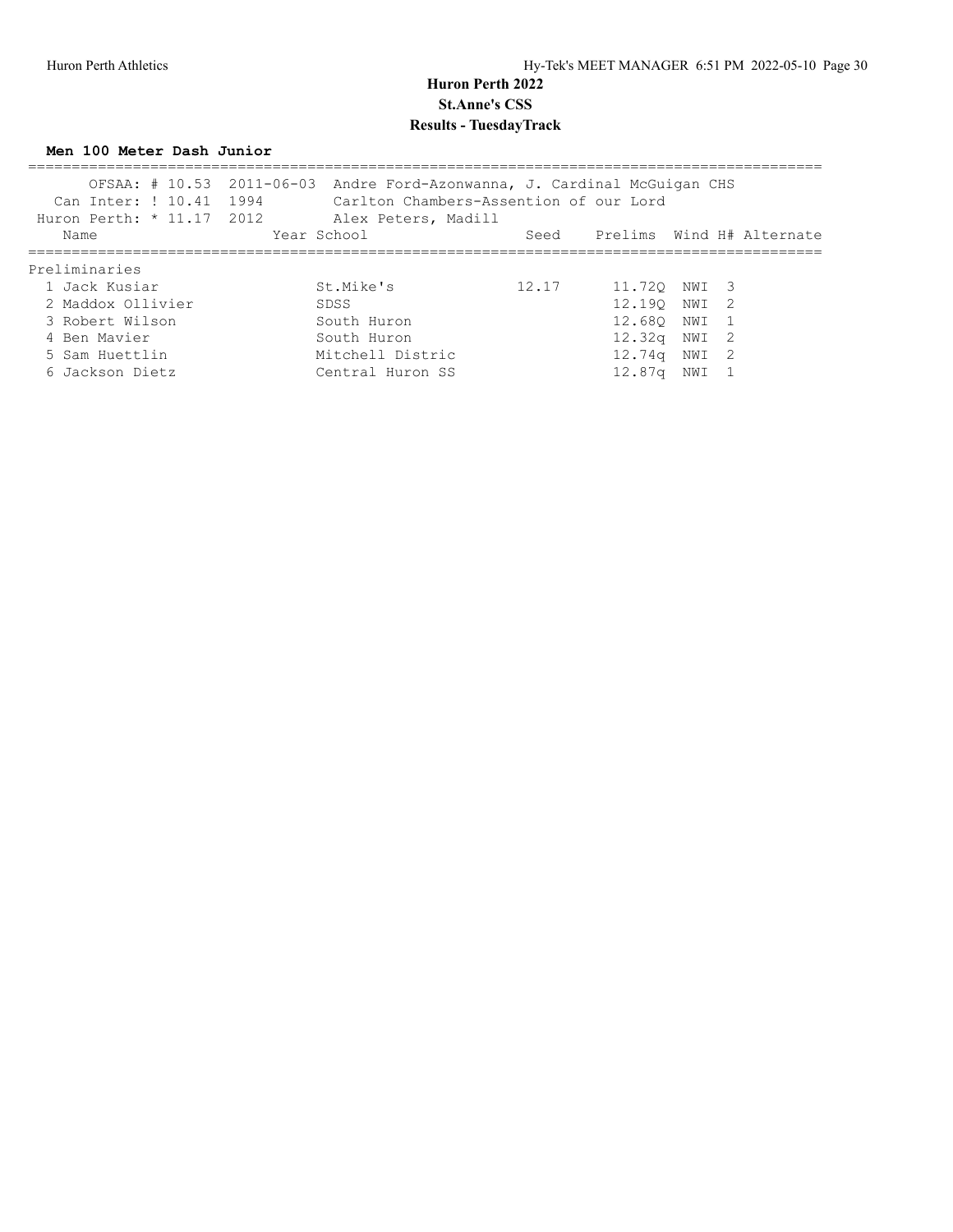#### **Men 100 Meter Dash Junior**

| Can Inter: ! 10.41 1994<br>Huron Perth: * 11.17 2012 | OFSAA: # 10.53 2011-06-03 Andre Ford-Azonwanna, J. Cardinal McGuigan CHS<br>Carlton Chambers-Assention of our Lord<br>Alex Peters, Madill |         |       |                       |
|------------------------------------------------------|-------------------------------------------------------------------------------------------------------------------------------------------|---------|-------|-----------------------|
| Name                                                 | Year School                                                                                                                               | Prelims |       | Finals Wind Alternate |
| Finals                                               |                                                                                                                                           |         |       |                       |
| 1 Jack Kusiar                                        | St.Mike's                                                                                                                                 | 11.72   | 11.40 | NW I                  |
| 2 Maddox Ollivier                                    | SDSS                                                                                                                                      | 12.19   | 11.98 | NW T                  |
| 3 Ben Mavier                                         | South Huron                                                                                                                               | 12.32   | 12.37 | NWI                   |
| 4 Sam Huettlin                                       | Mitchell Distric                                                                                                                          | 12.74   | 12.39 | NWI                   |
| 5 Robert Wilson                                      | South Huron                                                                                                                               | 12.68   | 12.41 | NWI                   |
| 6 Jackson Dietz                                      | Central Huron SS                                                                                                                          | 12.87   | 13.22 | NW I                  |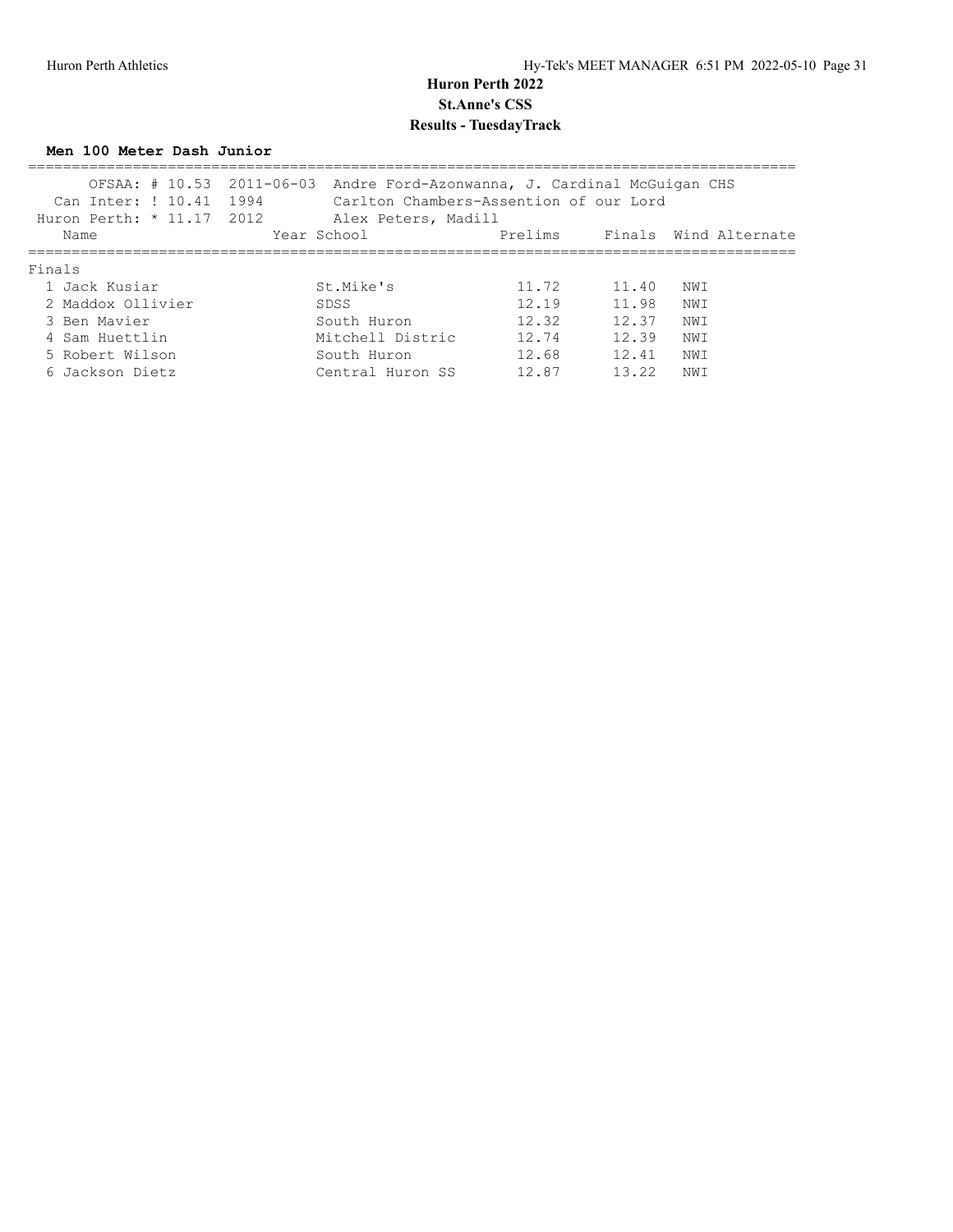#### **Men 400 Meter Dash Junior**

| Can Inter: ! 45.99 2018 | OFSAA: # 48.46 2015-06-05 Nathan Friginette, St. John Paul II<br>Myles Misener-Daley, Westdale SS Hamilton |       |         |                |                          |
|-------------------------|------------------------------------------------------------------------------------------------------------|-------|---------|----------------|--------------------------|
|                         | Huron Perth: * 52.75 2014-05-12 Cody Pauli, Blue Devils                                                    |       |         |                |                          |
| Name                    | Year School                                                                                                |       |         |                | Seed Finals H# Alternate |
|                         |                                                                                                            |       |         |                |                          |
| 1 Jack Kusiar           | St.Mike's                                                                                                  | 55.90 | 56.69 2 |                |                          |
| 2 Gabe Emms             | SDSS                                                                                                       |       | 57.47 2 |                |                          |
| 3 Charles Black         | St Marys Dcvi                                                                                              |       | 57.53   | $\overline{2}$ |                          |
| 4 Linc Perrie           | Mitchell Distric                                                                                           |       | 58.43 2 |                |                          |
| 5 Robert Wilson         | South Huron                                                                                                |       | 1:00.73 |                |                          |
| 6 Ouentin Parsons       | South Huron                                                                                                |       | 1:01.76 | $\mathcal{P}$  |                          |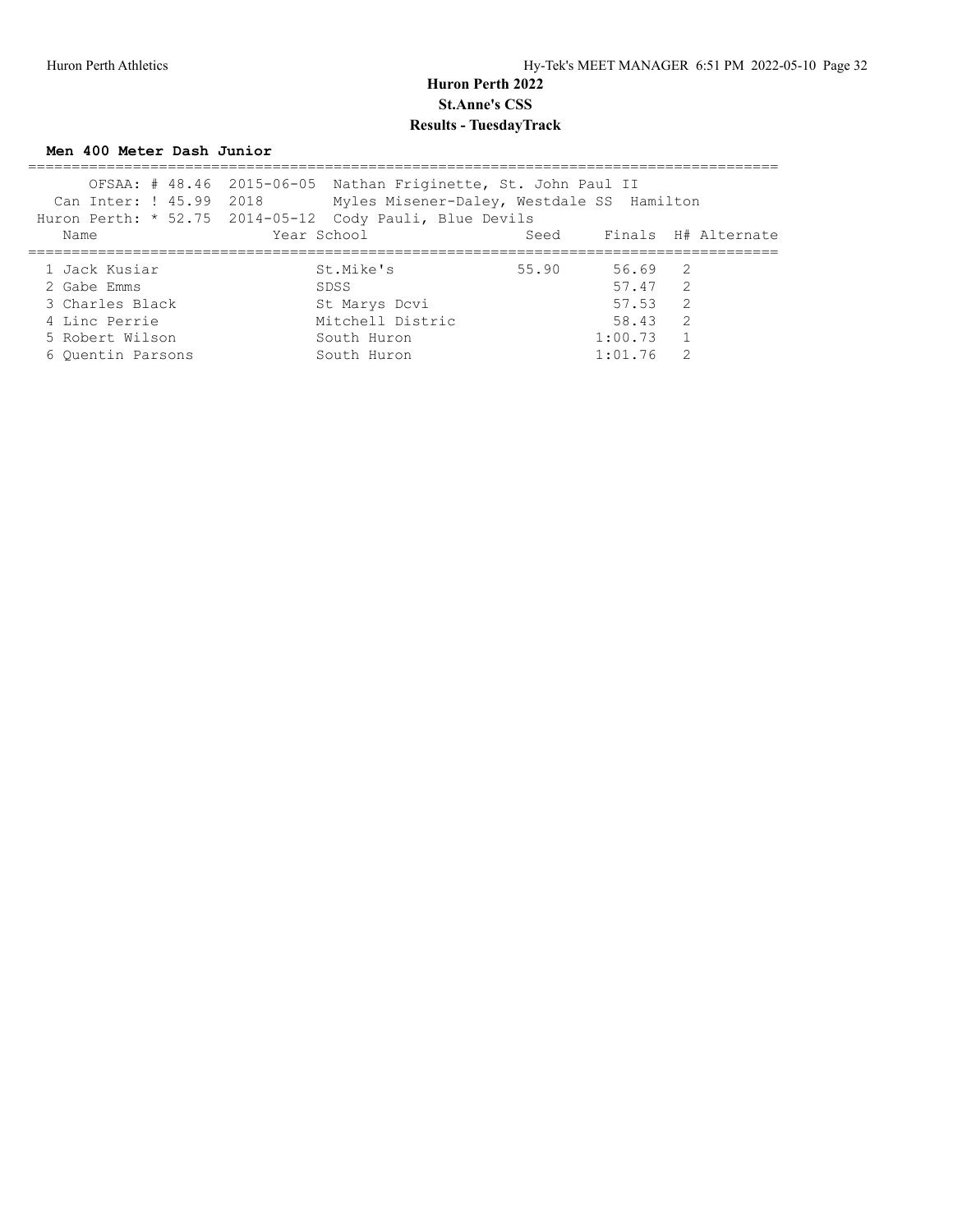**Men 1500 Meter Run Junior**

| OFSAA: # 3:55.38 2009<br>Can Inter: ! 3:42.33 1993 | Robert Denault, Aurora HS<br>Kevin Sullivan - North Park C& |         |         |                       |
|----------------------------------------------------|-------------------------------------------------------------|---------|---------|-----------------------|
|                                                    | Huron Perth: * 4:10.83 2017-05-09 Josh Zelek, SCSS          |         |         |                       |
| Name                                               | Year School                                                 |         |         | Seed Finals Alternate |
|                                                    |                                                             |         |         |                       |
| 1 Luke Feltham                                     | SDSS                                                        |         | 4:39.57 |                       |
| 2 Daniel Ogilvie                                   | SDSS                                                        |         | 4:39.73 |                       |
| 3 Connor Dale                                      | St. Anne's                                                  | 4:41.47 | 4:55.68 |                       |
| 4 Wilson Young                                     | St.Mike's                                                   | 4:35.00 | 5:03.99 |                       |
| 5 Sam Howard                                       | Goderich District                                           |         | 5:06.59 |                       |
| 6 Simon Gubelmann                                  | St. Anne's                                                  | 5:16.65 | 5:10.79 |                       |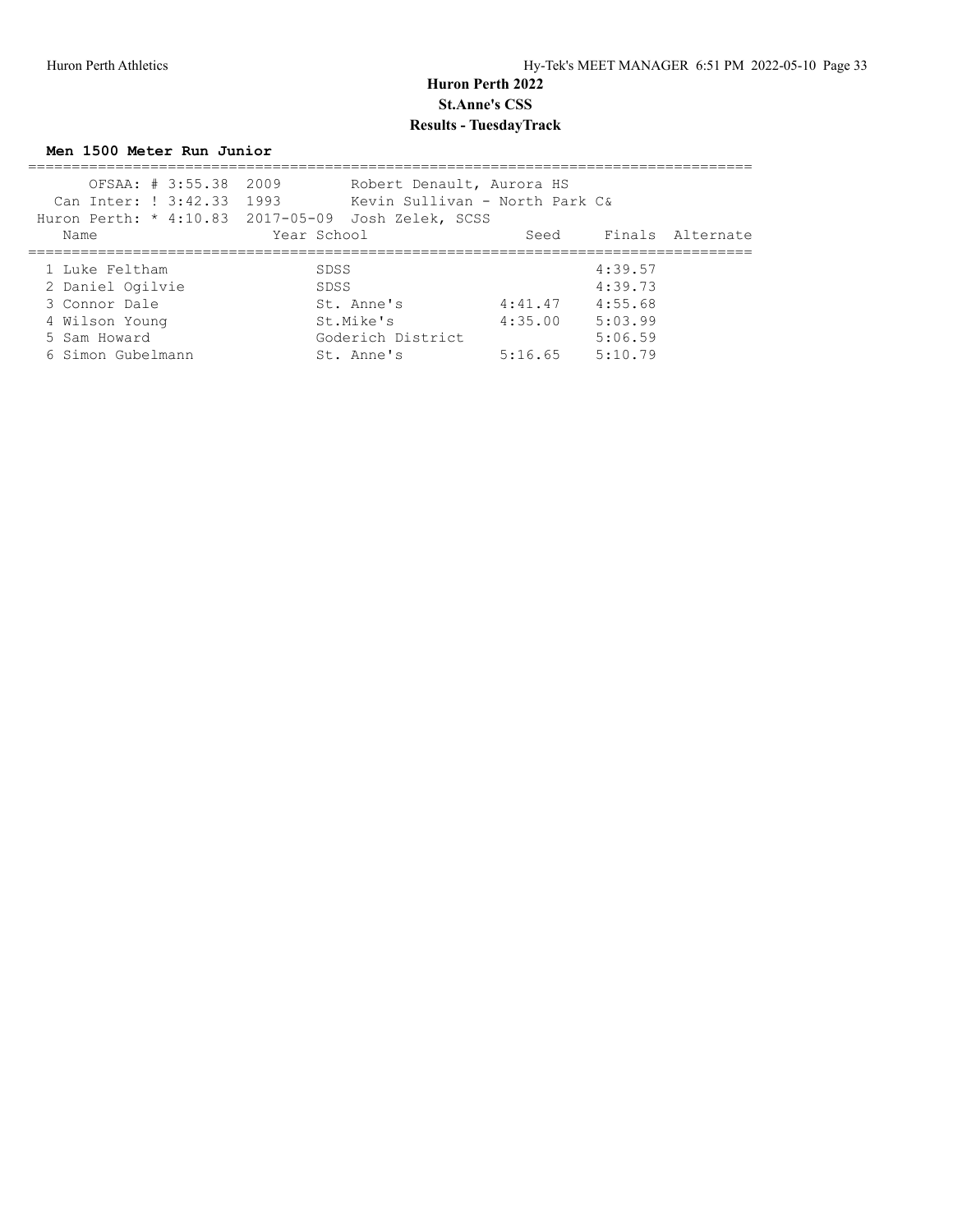## **Men 100 Meter Hurdles Junior**

|                           | OFSAA: # 12.95 2019-06-07 Mark Skerl, Cardinal New |      |            |                        |
|---------------------------|----------------------------------------------------|------|------------|------------------------|
| Huron Perth: * 13.69 2011 | Luke Dailleboust, Madill                           |      |            |                        |
| Name                      | Year School                                        | Seed |            | Prelims Wind Alternate |
|                           |                                                    |      |            |                        |
| Preliminaries             |                                                    |      |            |                        |
| 1 Charles Black           | St Marys Dcvi                                      |      | 18.900 NWI |                        |
| 2 Alex Mueller            | SDSS.                                              |      | 20.11q     | NWI                    |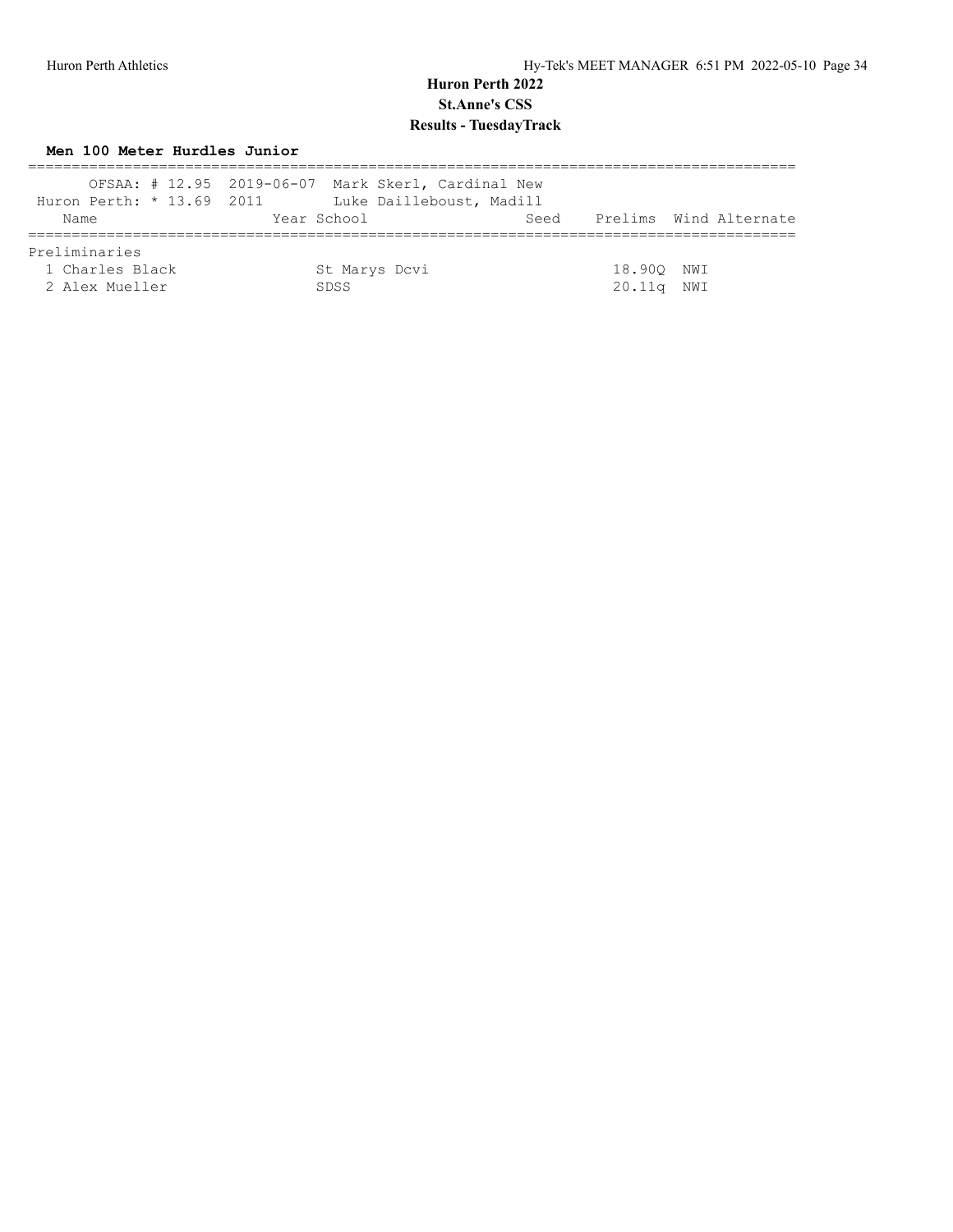### **Men 100 Meter Hurdles Junior**

|                           | OFSAA: # 12.95 2019-06-07 Mark Skerl, Cardinal New |         |       |                       |
|---------------------------|----------------------------------------------------|---------|-------|-----------------------|
| Huron Perth: * 13.69 2011 | Luke Dailleboust, Madill                           |         |       |                       |
| Name                      | Year School                                        | Prelims |       | Finals Wind Alternate |
| Finals                    |                                                    |         |       |                       |
| 1 Charles Black           | St Marys Dcvi                                      | 18.90   | 18.90 | NWI                   |
| 2 Alex Mueller            | SDSS                                               | 2011    | 20 11 | NW T                  |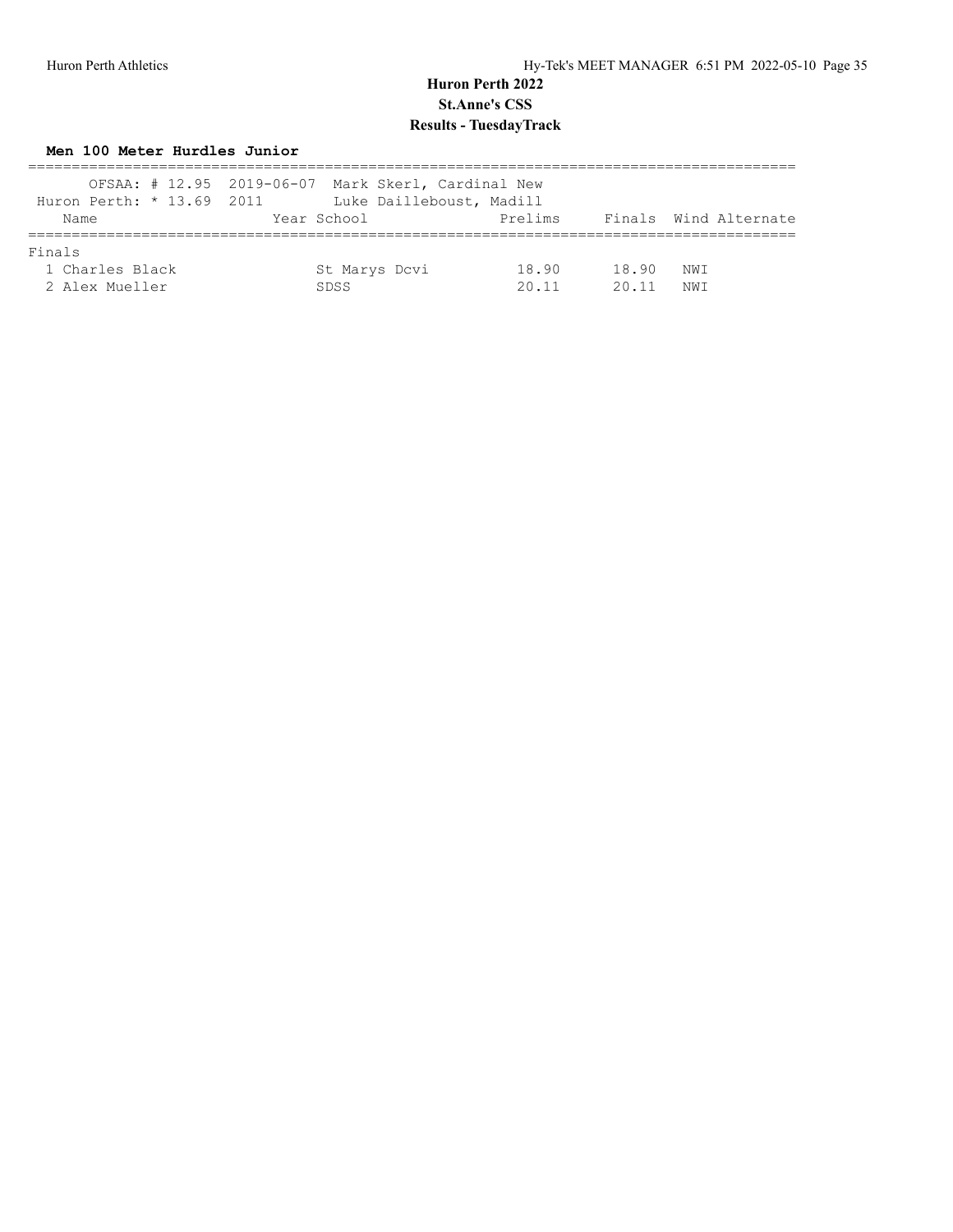# **Men 4x100 Meter Relay Junior**

|                                  |  | OFSAA: # 42.75 2019-06-07 Our Lady Mt Carmel SS -Mississ, Our Lady Mt Carm |        |                         |  |       |                       |
|----------------------------------|--|----------------------------------------------------------------------------|--------|-------------------------|--|-------|-----------------------|
|                                  |  | J Rose, J Rose, J Lindup-Amoroso, A Magdziak                               |        |                         |  |       |                       |
| Can Inter: ! 41.28 1988          |  |                                                                            |        | George Harvey SS - York |  |       |                       |
|                                  |  | W Charles, I Hilton, D Gill, C James                                       |        |                         |  |       |                       |
| Huron Perth: * 45.31 2009        |  |                                                                            | Madill |                         |  |       |                       |
| School                           |  |                                                                            |        |                         |  |       | Seed Finals Alternate |
|                                  |  |                                                                            |        |                         |  |       |                       |
| 1 St Michaels Catholic Secondary |  |                                                                            |        |                         |  | 50.21 |                       |
| 2 Stratford District SS          |  |                                                                            |        |                         |  | 51.70 |                       |
| 3 Mitchell District High School  |  |                                                                            |        |                         |  | 52.95 |                       |
| 4 Central Huron SS               |  |                                                                            |        |                         |  | 56.90 |                       |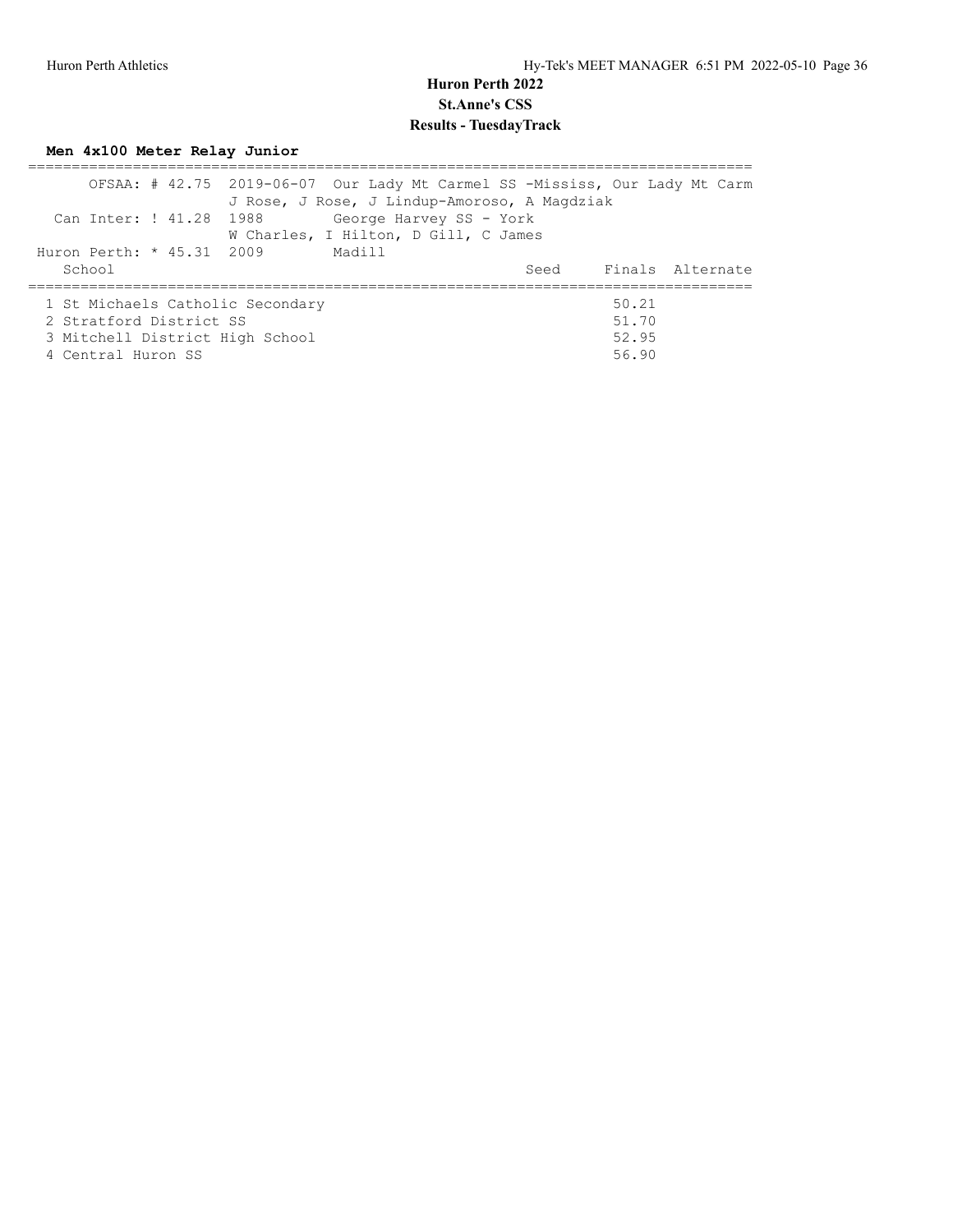**Men 100 Meter Dash Senior**

| OFSAA: # 10.41 1994<br>Can Inter: ! 10.41 1994<br>Huron Perth: * 10.50 1992 | Carlton Chambers, Ascension of Our Lord SS<br>Carlton Chambers-Assention of our Lord<br>Issa Nthepe, St.Mike's |       |                                |       |  |
|-----------------------------------------------------------------------------|----------------------------------------------------------------------------------------------------------------|-------|--------------------------------|-------|--|
| Name                                                                        | Year School                                                                                                    |       | Seed Prelims Wind H# Alternate |       |  |
| Preliminaries                                                               |                                                                                                                |       |                                |       |  |
| 1 Ethan Marczak                                                             | St.Mike's                                                                                                      | 11.86 | 11.960 NWI 2                   |       |  |
| 2 Eric Moore                                                                | Goderich District                                                                                              |       | 12.050 NWI 1                   |       |  |
| 3 Emmanuel Bailey                                                           | SDSS                                                                                                           |       | 12.410 NWI 3                   |       |  |
| 4 Aiden Bauld                                                               | St.Mike's                                                                                                      | 12.37 | 12.15a                         | NWI 1 |  |
| 5 James Bender                                                              | LDSS                                                                                                           |       | 12.23a                         | NWI 1 |  |
| 6 Arjay Thomson                                                             | St Marys Dcvi                                                                                                  |       | 12.38a                         | NWI 2 |  |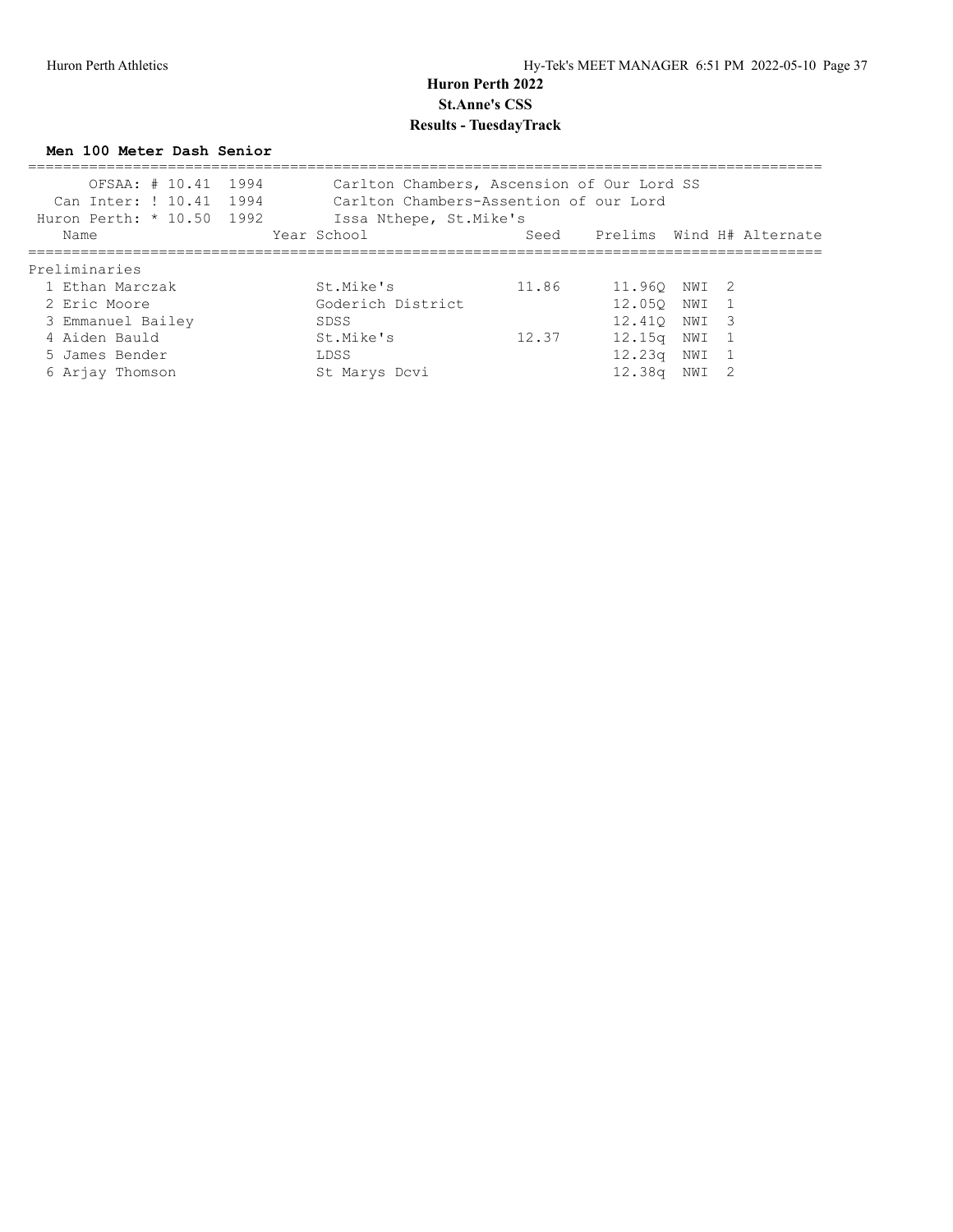#### **Men 100 Meter Dash Senior**

| OFSAA: # 10.41 1994<br>Can Inter: ! 10.41 1994<br>Huron Perth: $* 10.50 1992$ | Carlton Chambers, Ascension of Our Lord SS<br>Carlton Chambers-Assention of our Lord<br>Issa Nthepe, St. Mike's |         |         |      |                       |
|-------------------------------------------------------------------------------|-----------------------------------------------------------------------------------------------------------------|---------|---------|------|-----------------------|
| Name                                                                          | Year School                                                                                                     | Prelims |         |      | Finals Wind Alternate |
| Finals                                                                        |                                                                                                                 |         |         |      |                       |
| 1 Eric Moore                                                                  | Goderich District                                                                                               | 12.05   | 12.07   | NWI  |                       |
| 2 Aiden Bauld                                                                 | St.Mike's                                                                                                       | 12.15   | .T12.07 | NW T |                       |
| 3 James Bender                                                                | LDSS                                                                                                            | 12.23   | 12.22   | NWI  |                       |
| 4 Arjay Thomson                                                               | St Marys Dcvi                                                                                                   | 12.38   | 12.27   | NW I |                       |
| 5 Ethan Marczak                                                               | St.Mike's                                                                                                       | 11.96   | 12.32   | NW I |                       |
| 6 Emmanuel Bailey                                                             | SDSS                                                                                                            | 12.41   | 12.50   | NW I |                       |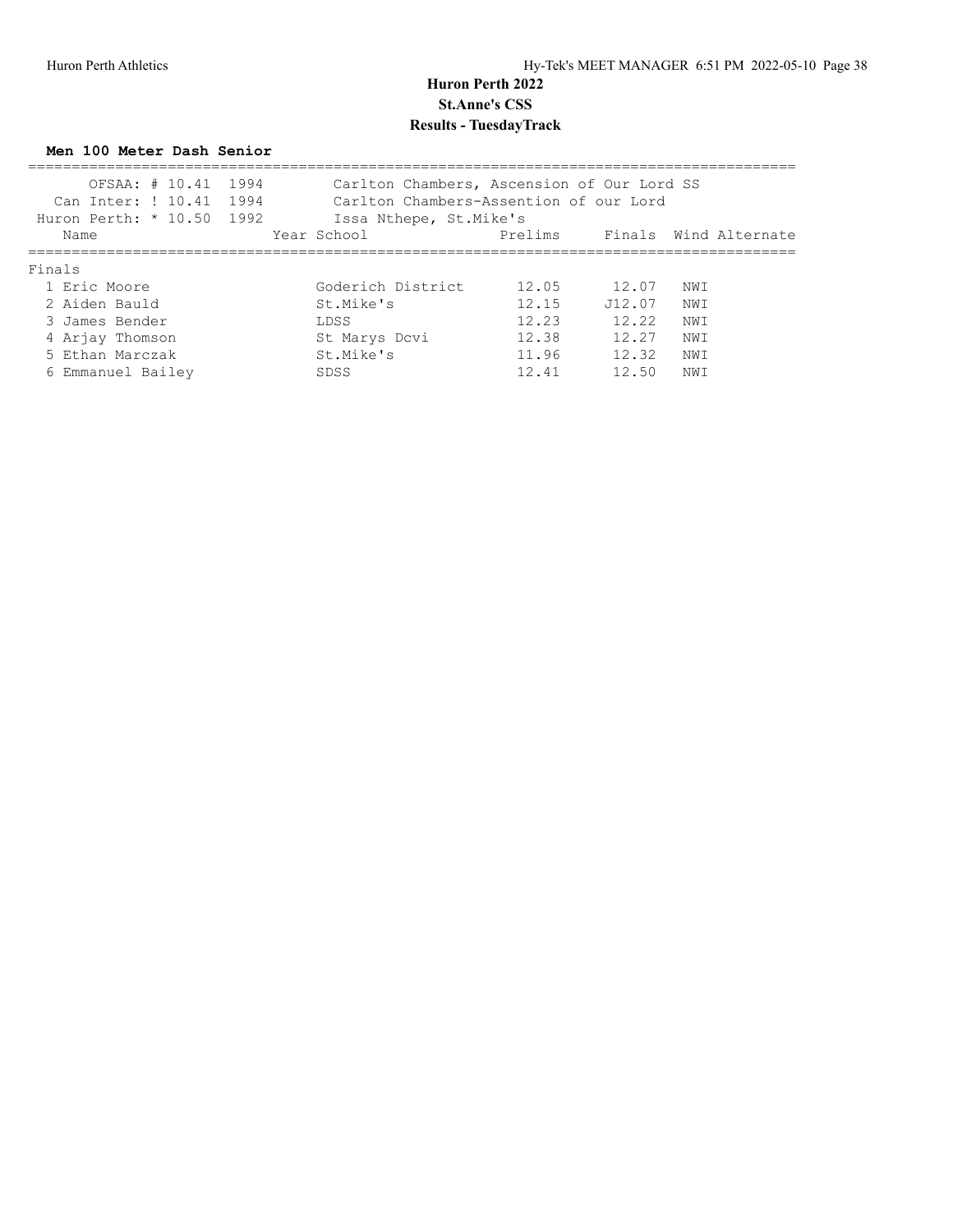#### **Men 400 Meter Dash Senior**

| OFSAA: # 45.71 2019-06-07 | Myles Misener Daley, Westdale SS          |         |         |                     |
|---------------------------|-------------------------------------------|---------|---------|---------------------|
| Can Inter: ! 45.99 2018   | Myles Misener-DAley, Westdale SS Hamilton |         |         |                     |
| Huron Perth: * 50.30      | Matt Boven, St. Anne's                    |         |         |                     |
| Name                      | Year School                               | Seed    |         | Finals H# Alternate |
|                           |                                           |         |         |                     |
| 1 Seth Dusome             | FEMSS                                     | 1:04.00 | 57.78 3 |                     |
| 2 Andrew Van Bakel        | St.Mike's                                 | 1:00.37 | 58.87 3 |                     |
| 3 Nolan Wilson            | Goderich District                         |         | 59.81   | -2                  |
| 4 Callum Rankin           | St. Anne's                                | 1.00    | 1:00.14 | 3                   |
| 5 Dawson Armstrong        | St. Anne's                                | 1:01.52 | 1:01.56 | 3                   |
| 6 Braden Klomps           | St. Anne's                                |         | 1:02.01 |                     |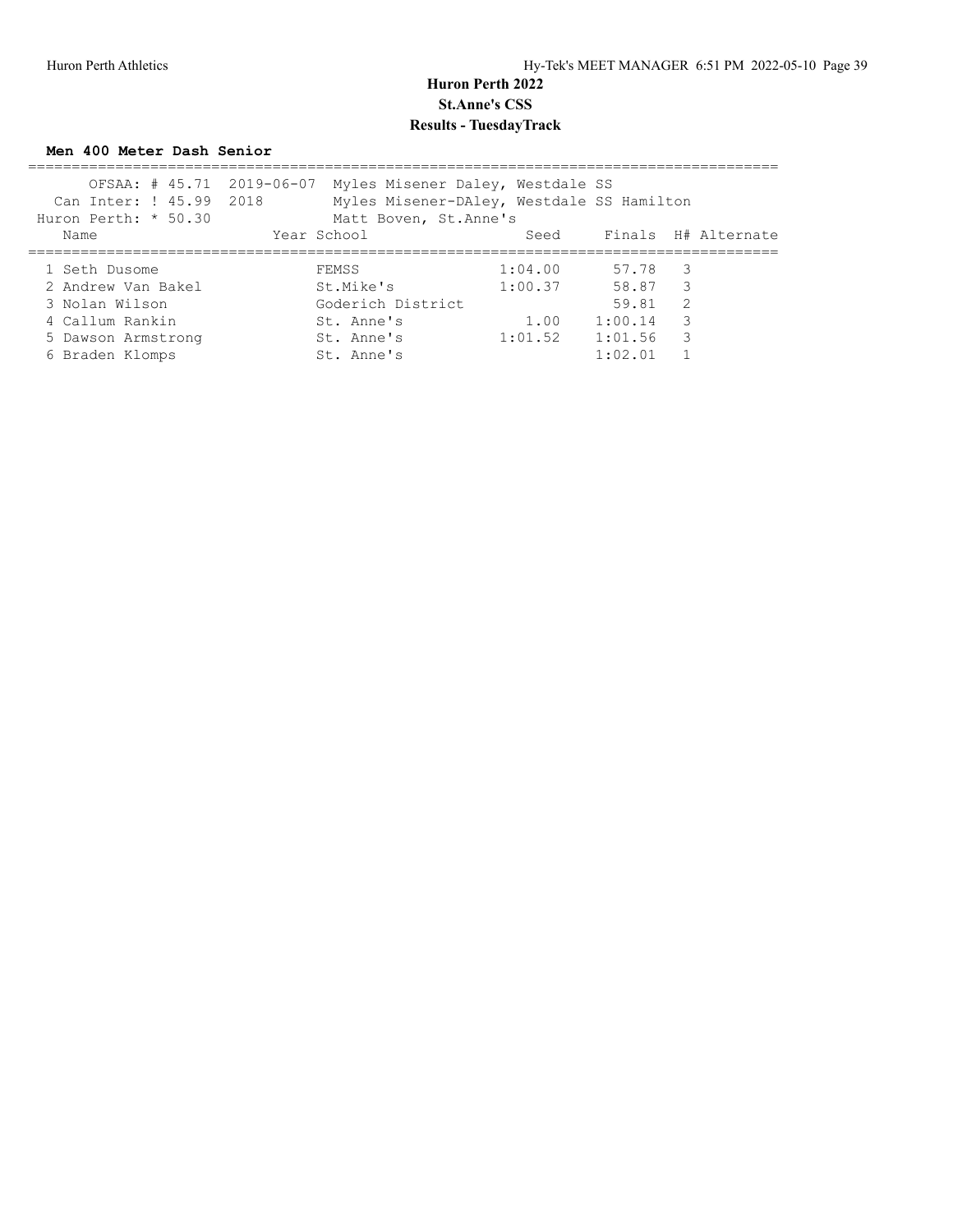**Men 1500 Meter Run Senior**

| OFSAA: # 3:42.33 1993       | Kevin Sullivan, North Park C & VS |         |         |                       |
|-----------------------------|-----------------------------------|---------|---------|-----------------------|
| Can Inter: ! 3:42.33 1993   | Kevin Sullivan - North Park C&    |         |         |                       |
| Huron Perth: * 4:00.50 1974 | Bill Murphy, SMDCVI               |         |         |                       |
| Name                        | Year School                       |         |         | Seed Finals Alternate |
|                             |                                   |         |         |                       |
| 1 Ezra Bender               | St Marys Dcvi                     |         | 4:34.49 |                       |
| 2 Justin Devries            | St Marys Dcvi                     |         | 4:42.83 |                       |
| 3 Braden Klomps             | St. Anne's                        | 4.52    | 5:09.46 |                       |
| 4 Dawson Armstrong          | St. Anne's                        | 5:18.29 | 5:12.42 |                       |
| 5 Braydon Grandmaison       | Goderich District                 |         | 5:24.55 |                       |
| 6 Michael Boonstra          | St Marys Dcvi                     |         | 6:06.24 |                       |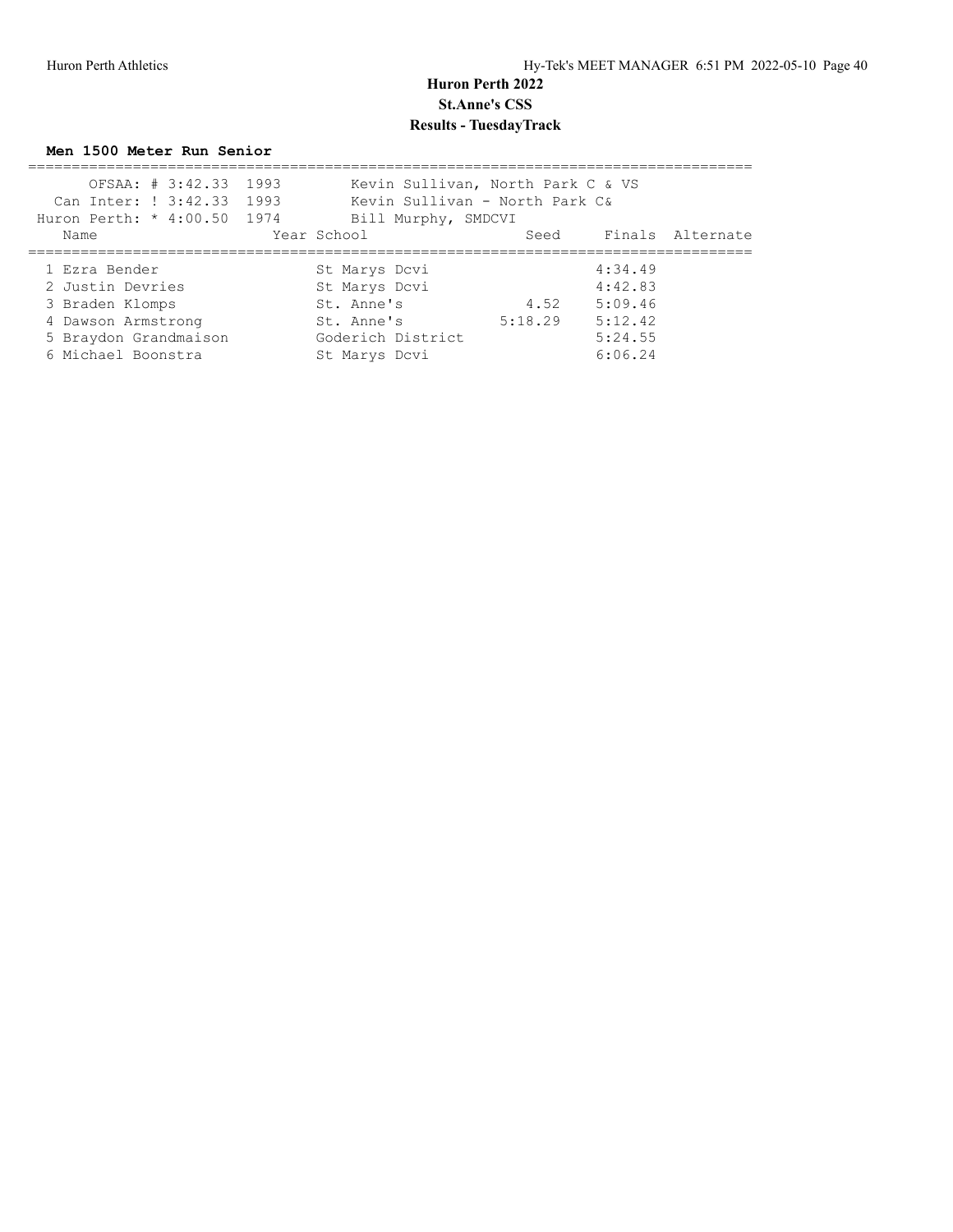#### **Men 110 Meter Hurdles Senior**

| Can Inter: ! 13.33 2010<br>Huron Perth: * 14.88 2012 | OFSAA: # 13.33 2010 |             |            | Luke Dailleboust, Madill | Gregory MacNeill, Mother Theresa CSS<br>Gregory MacNeill - Mother Theresa |                             |     |  |
|------------------------------------------------------|---------------------|-------------|------------|--------------------------|---------------------------------------------------------------------------|-----------------------------|-----|--|
| Name                                                 |                     | Year School |            |                          |                                                                           | Seed Prelims Wind Alternate |     |  |
| Preliminaries                                        |                     |             |            |                          |                                                                           |                             |     |  |
| 1 Ryan Middigaal                                     |                     |             | St.Mike's  |                          | 18.57                                                                     | 18.270                      | NWI |  |
| 2 James Bender                                       |                     |             | LDSS       |                          |                                                                           | 19.14a                      | NWI |  |
| 3 Morgan Lawrence                                    |                     |             | St.Mike's  |                          |                                                                           | 20.69 <sub>q</sub>          | NWI |  |
| 4 Luke Brown                                         |                     |             | LDSS       |                          |                                                                           | 21.02q NWI                  |     |  |
| 5 Callum Rankin                                      |                     |             | St. Anne's |                          |                                                                           | 21.49q                      | NWI |  |
| 6 Damian McBurney                                    |                     |             | FEMSS      |                          |                                                                           | 22.82 <sub>q</sub>          | NWI |  |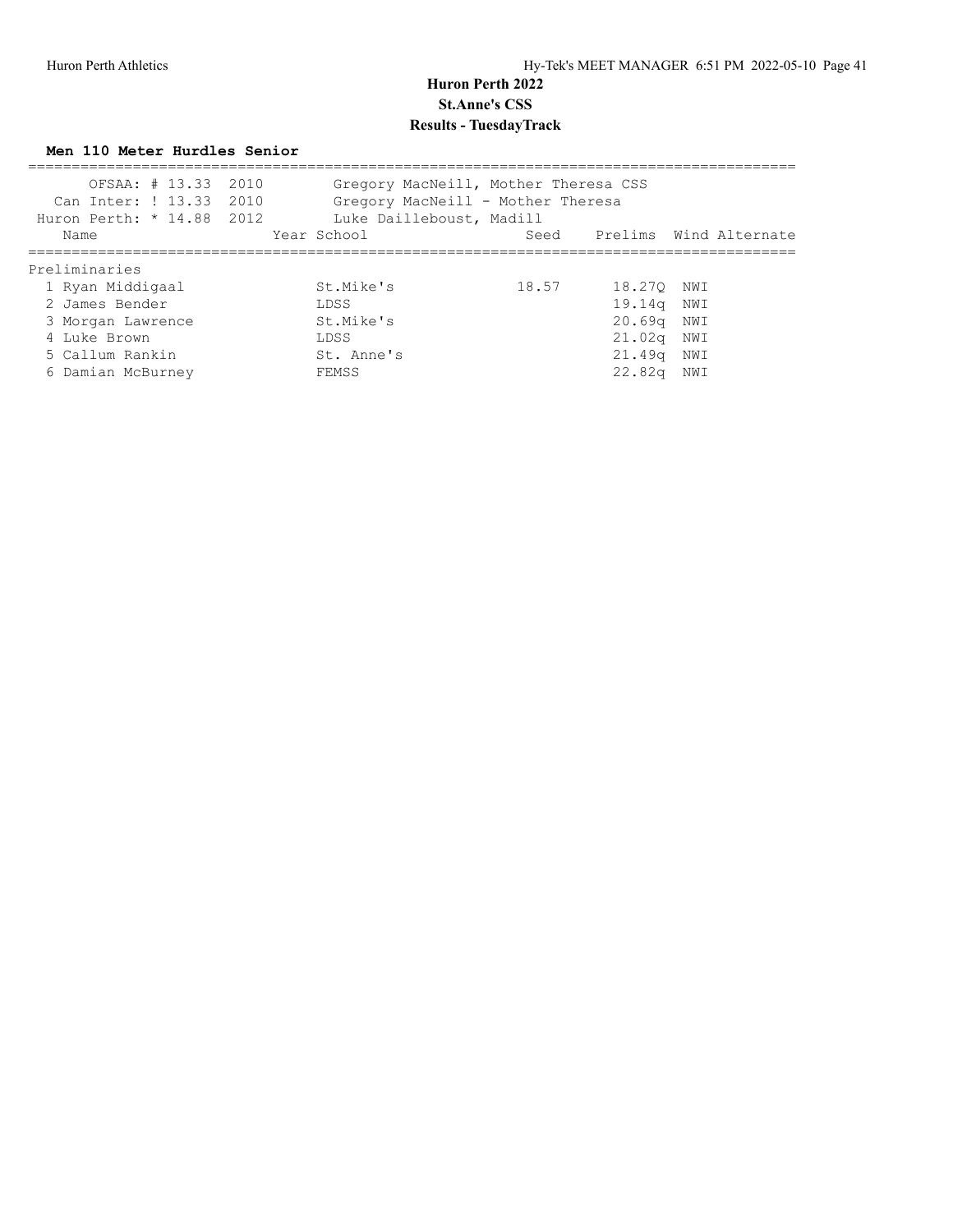#### **Men 110 Meter Hurdles Senior**

| OFSAA: # 13.33 2010<br>Can Inter: ! 13.33<br>Huron Perth: * 14.88 2012 | 2010        | Gregory MacNeill, Mother Theresa CSS<br>Gregory MacNeill - Mother Theresa<br>Luke Dailleboust, Madill |       |                       |
|------------------------------------------------------------------------|-------------|-------------------------------------------------------------------------------------------------------|-------|-----------------------|
| Name                                                                   | Year School | Prelims                                                                                               |       | Finals Wind Alternate |
| Finals                                                                 |             |                                                                                                       |       |                       |
| 1 Ryan Middigaal                                                       | St.Mike's   | 18.27                                                                                                 | 18.27 | NWI                   |
| 2 James Bender                                                         | LDSS        | 19.14                                                                                                 | 19.14 | NW T                  |
| 3 Morgan Lawrence                                                      | St.Mike's   | 20.69                                                                                                 | 20.69 | NWI                   |
| 4 Luke Brown                                                           | LDSS        | 21.02                                                                                                 | 21.02 | NWI                   |
| 5 Callum Rankin                                                        | St. Anne's  | 21.49                                                                                                 | 21.49 | NW I                  |
| 6 Damian McBurney                                                      | FEMSS       | 22.82                                                                                                 | 22.82 | NW I                  |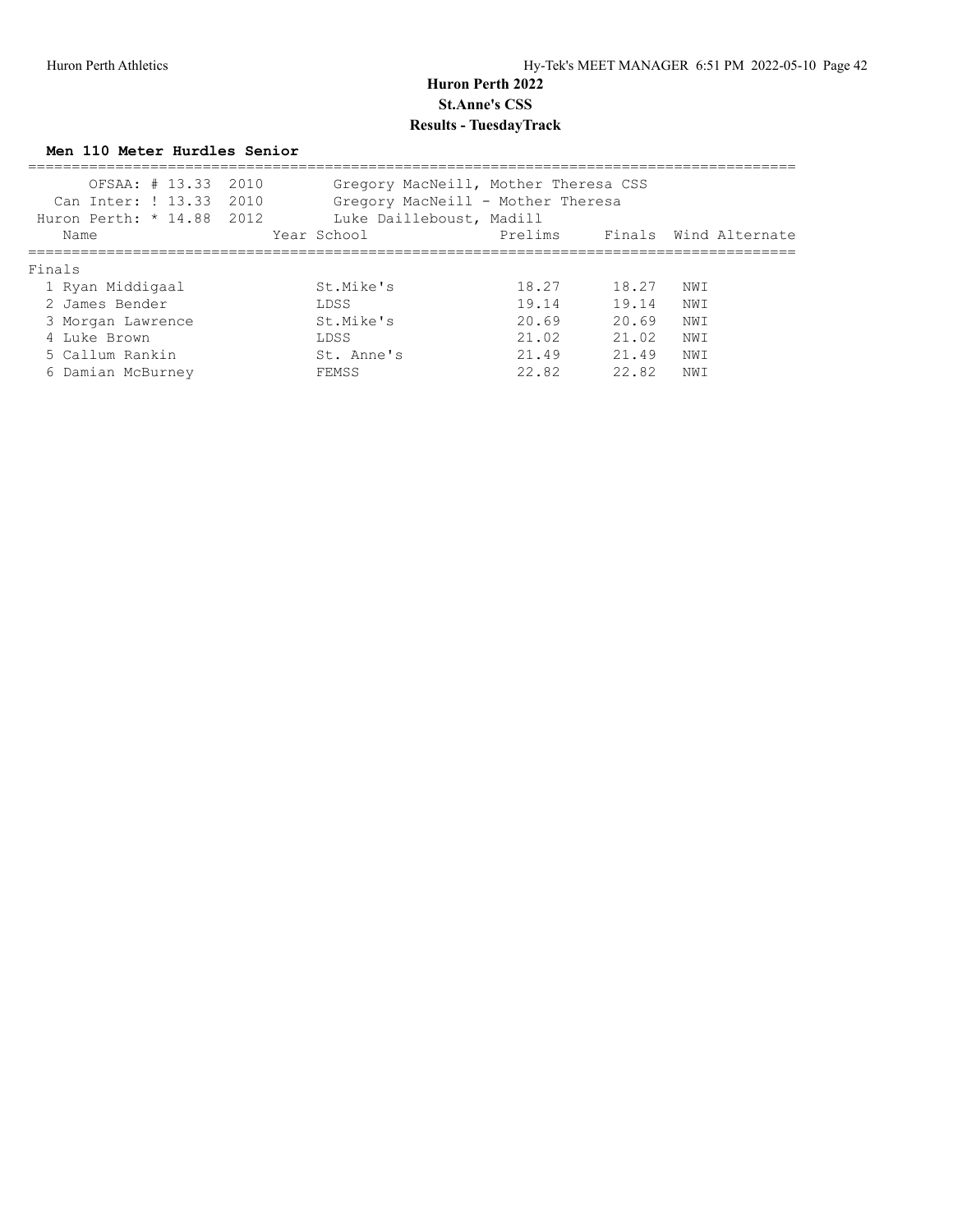#### **Men 2000 Meter Steeplechase Senior**

|                   | OFSAA: # 5:47.55 2019-06-07 Kevin Robertson, Bell H.S - O |                          |  |
|-------------------|-----------------------------------------------------------|--------------------------|--|
| Name              | Year School                                               | Finals Alternate<br>Seed |  |
|                   |                                                           |                          |  |
| 1 Ezra Bender     | St Marys Dcvi                                             | 7:11.72                  |  |
| 2 Sam Howard      | Goderich District                                         | 7:53.74                  |  |
| 3 Josiah Petersen | FEMSS                                                     | 8:05.65                  |  |
| 4 Oliver Black    | St Marys Dcvi                                             | 9:14.65                  |  |